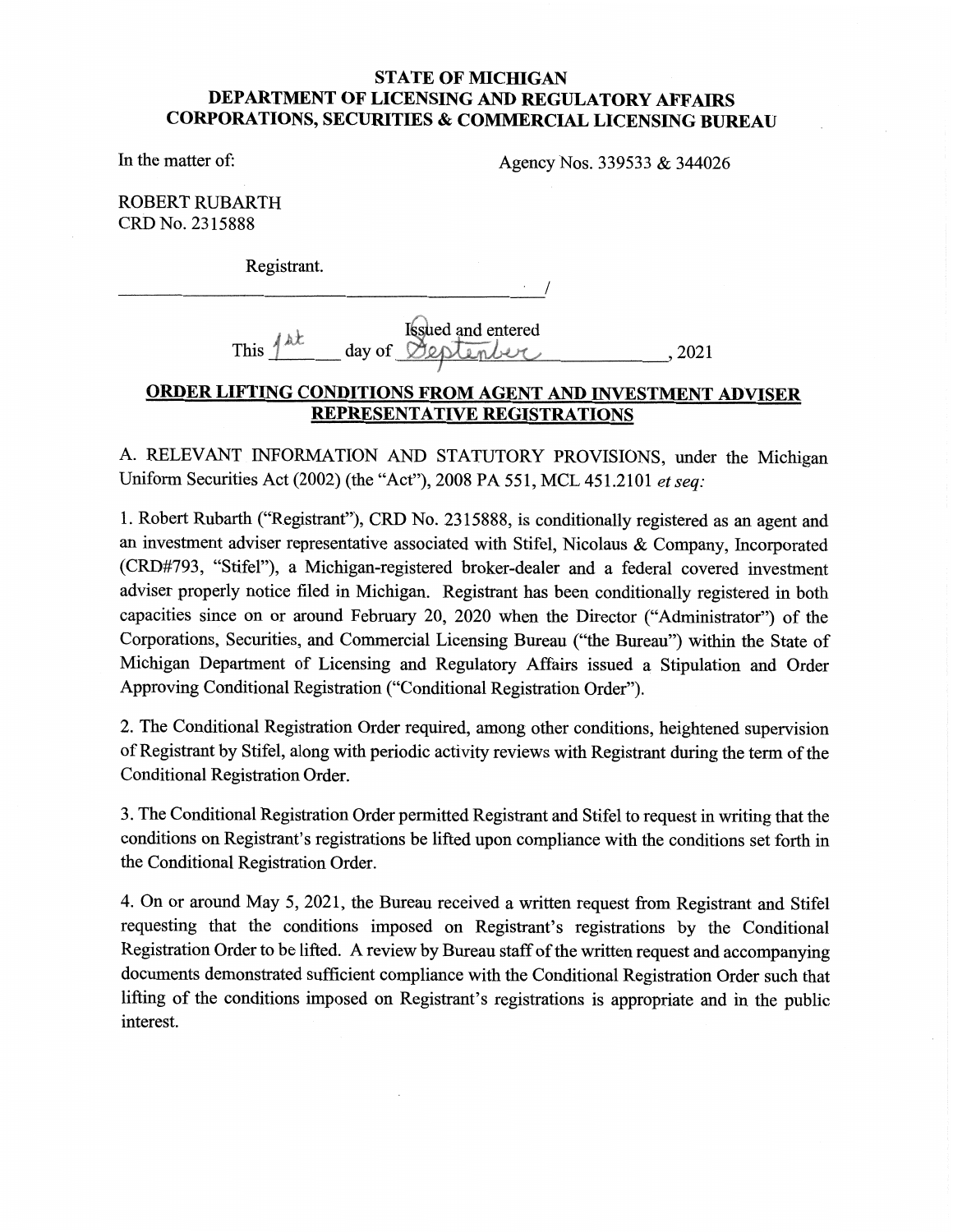Robert Rubarth Order Lifting Conditions from Securities Agent and Investment Adviser Representative Registrations Agency Nos. 339533 & 344026 Page 2 of 3

6. The Administrator has reviewed the information related to Registrant's Conditional Registration Order and his conduct thereunder and determined that it is authorized, appropriate, and in the public interest to lift the conditions imposed on Registrant by the Conditional Registration Order.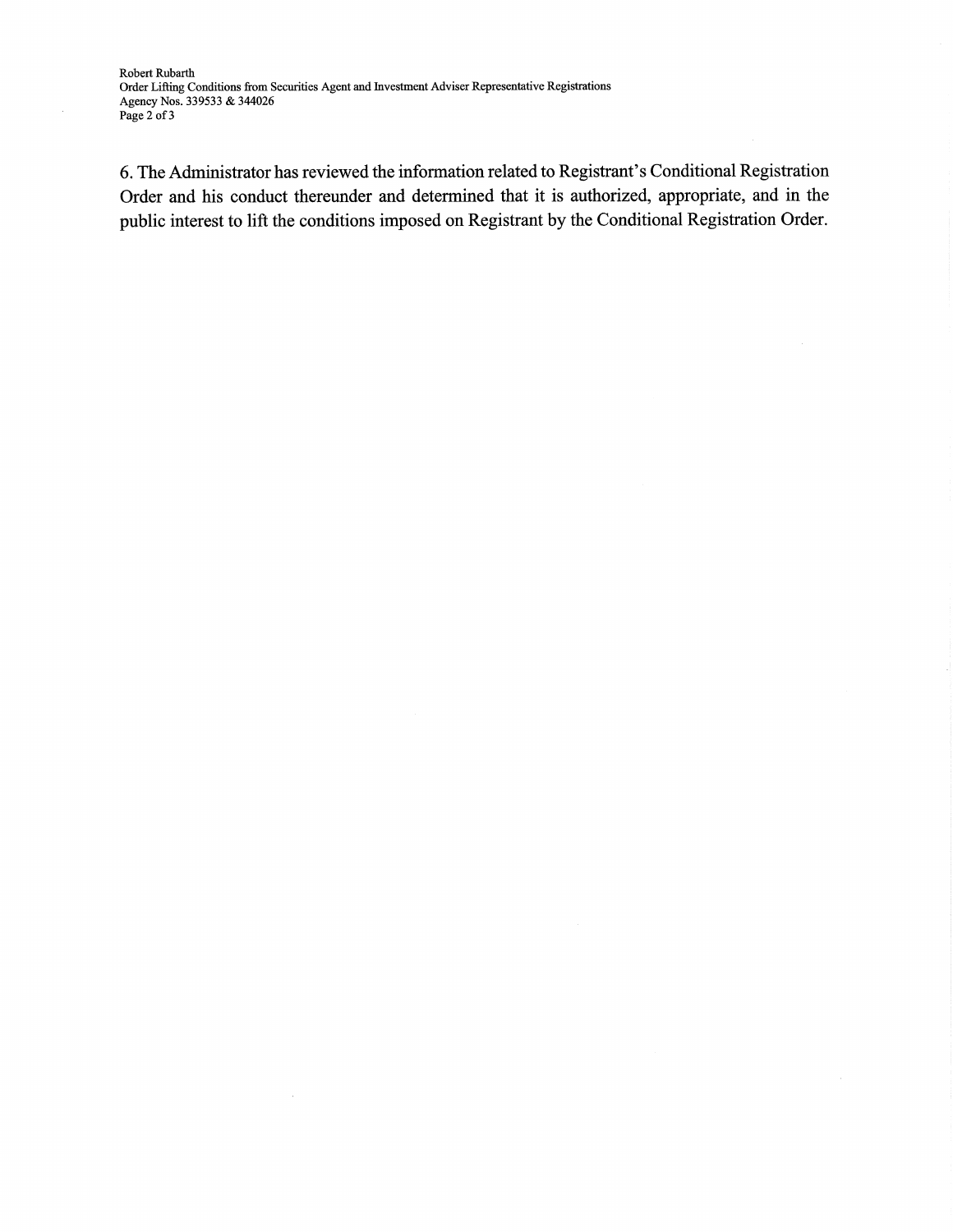Robert Rubarth Order Lifting Conditions from Securities Agent and Investment Adviser Representative Registrations<br>Agency Nos. 339533 & 344026<br>Page 3 of 3 Agency Nos. 339533 & 344026 Page 3 of 3

B. ORDER

THE ADMINISTRATOR ORDERS:

1. THE CONDITIONS IMPOSED BY THE FEBRUARY 20, 2020 STIPULATION AND ORDER FOR CONDITIONAL REGISTRATION ARE HEREBY LIFTED.

2. UNTIL FURTHER ORDER BY THE ADMINISTRATOR OR TERMINATION OF REGISTRANT'S REGISTRATIONS BY HIS EMPLOYING FIRM, REGISTRANT ROBERT RUBARTH, CRD NO. 2315888, IS REGISTERED AS AN AGENT AND AN INVESTMENT ADVISER REPRESENTATIVE ASSOCIATED WITH STIFEL, NICOLAUS & COMPANY, INCORPORATED WITHOUT CONDITION OR LIMITATION. B. ORDER<br>
THE ADMINISTRATOR ORDERS:<br>
1. THE CONDITIONS IMPOSED BY THE FEBRUARY 20, 2020 STIPULATION AND<br>
ORDER FOR CONDITIONAL REGISTRATION ARE HEREBY LIFTED.<br>
2. UNTIL FURTHER ORDER BY THE ADMINISTRATOR OR TERMINATION OF

3. REGISTRANT'S REGISTRATION STATUSES AS AN AGENT AND AS AN INVESTMENT ADVISER REPRESENTATIVE ON THE CENTRAL REGISTRATION DEPOSITORY SHALL BE UPDATED TO "APPROVED" EFFECTIVE ON THE DATE OF SERVICE OF THIS ORDER.

4. THE ADMINISTRATOR RESERVES THE RIGHT TO REVOKE, SUSPEND, CONDITION, OR LIMIT REGISTRANT'S REGISTRATIONS IN THE FUTURE IF SUCH AN ORDER IS AUTHORIZED, APPROPRIATE, AND IN THE PUBLIC INTEREST UNDER SECTION 412 OF THE ACT, MCL 451.2412.

DEPARTMENT OF LICENSING & REGULATORY AFFAIRS CORPORATIONS, SECURITIES & COMMERCIAL LICENSING BUREAU

Linda Clegg, Administrator and Director **Corporations, Securities & Commercial Licensing Bureau**  Aunda Clegg, Administrator and Director<br>Corporations, Securities & Commercial<br>Licensing Bureau

2021 **Date**  Date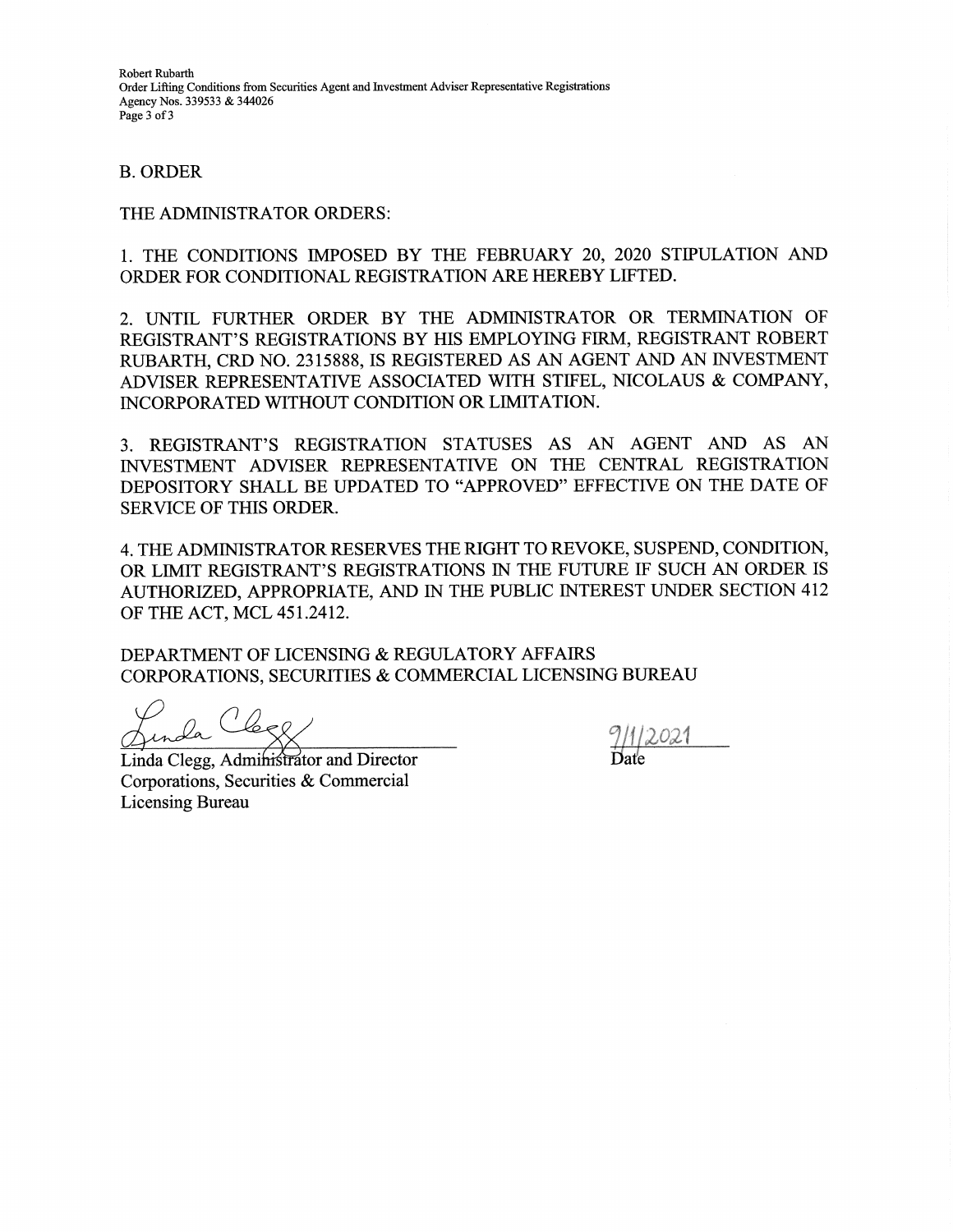### STATE OF MICHIGAN STATE OF MICHIGAN DEPARTMENT OF LICENSING AND REGULATORY AFFAIRS DEPARTMENT OF LICENSING AND REGULATORY AFFAIRS CORPORATIONS, SECURITIES & COMMERCIAL LICENSING BUREAU CORPORATIONS, SECURITIES & COMMERCIAL LICENSING BUREAU

In the matter of: Complaint No. 339533 In the matter of: Complaint No. 339533

ROBERT RUBARTH ROBERT RUBARTH CRD# 2315888 CRD# 2315888

Respondent.

Respondent.<br>—————————————————————————————/

Issued and entered this  $\frac{20 + \text{day of } 120 \times 20}{\text{day of } 120}$ , 20 20

## STIPULATION AND ORDER **STIPULATION AND ORDER**  APPROVING CONDITIONAL REGISTRATION **APPROVING CONDITIONAL REGISTRATION**

A. Relevant information and statutory provisions, under the Michigan Uniform Securities Act (2002) (the "Securities Act"), 2008 PA 551, MCL 451.2101 et seq.: Securities Act (2002) (the "Securities Act"), 2008 PA 551, MCL 451.2101 *et seq.:* 

- 1. On October 28, 2019, the State of Michigan, Department of Licensing and 1. On October 28, 2019, the State of Michigan, Department of Licensing and Regulatory Affairs, Corporations, Securities & Commercial Licensing Regulatory Affairs, Corporations, Securities & Commercial Licensing Bureau (the "Bureau") and the Director of the Bureau, who serves as Bureau (the "Bureau") and the Director of the Bureau, who serves as Administrator of the Act (the "Administrator"), issued a Notice of Intent to Administrator of the Act (the "Administrator"), issued a Notice of Intent to Revoke, Suspend, Condition, or Limit Securities Agent Registration (the Revoke, Suspend, Condition, or Limit Securities Agent Registration (the "NOT") to Robert Rubarth, CRD# 2315888 ("Respondent") pursuant to MCL "NOI") to Robert Rubarth, CRD# 2315888 ("Respondent") pursuant to MCL 451.2412(2), MCL 451.2412(3), MCL 451.2412(4), and MCL 451.4212(7). 451.2412(2), MCL 451.2412(3), MCL 451.2412(4), and MCL 451.4212(7).
- 2. Respondent is an individual who resides in the State of Michigan and is 2. Respondent is an individual who resides in the State of Michigan and is presently registered in Michigan as a securities agent and investment presently registered in Michigan as a securities agent and investment adviser representative through Stifel, Nicolaus & Company, Inc. ("Stifel," adviser representative through Stifel, Nicolaus & Company, Inc. ("Stifel," CRD/IARD# 793). CRD/IARD# 793).
- 3. Respondent does not admit or deny the allegations set forth in the NOI and 3. Respondent does not admit or deny the allegations set forth in the NOI and consents to entry of this Stipulation and Order Approving Conditional consents to entry of this Stipulation and Order Approving Conditional Registration only for the purpose of resolving the NOT in an expeditious Registration only for the purpose of resolving the NOI in an expeditious fashion that avoids the time and expense associated with an administrative fashion that avoids the time and expense associated with an administrative proceeding on the Hearing Request and any appeals therefrom. proceeding on the Hearing Request and any appeals therefrom.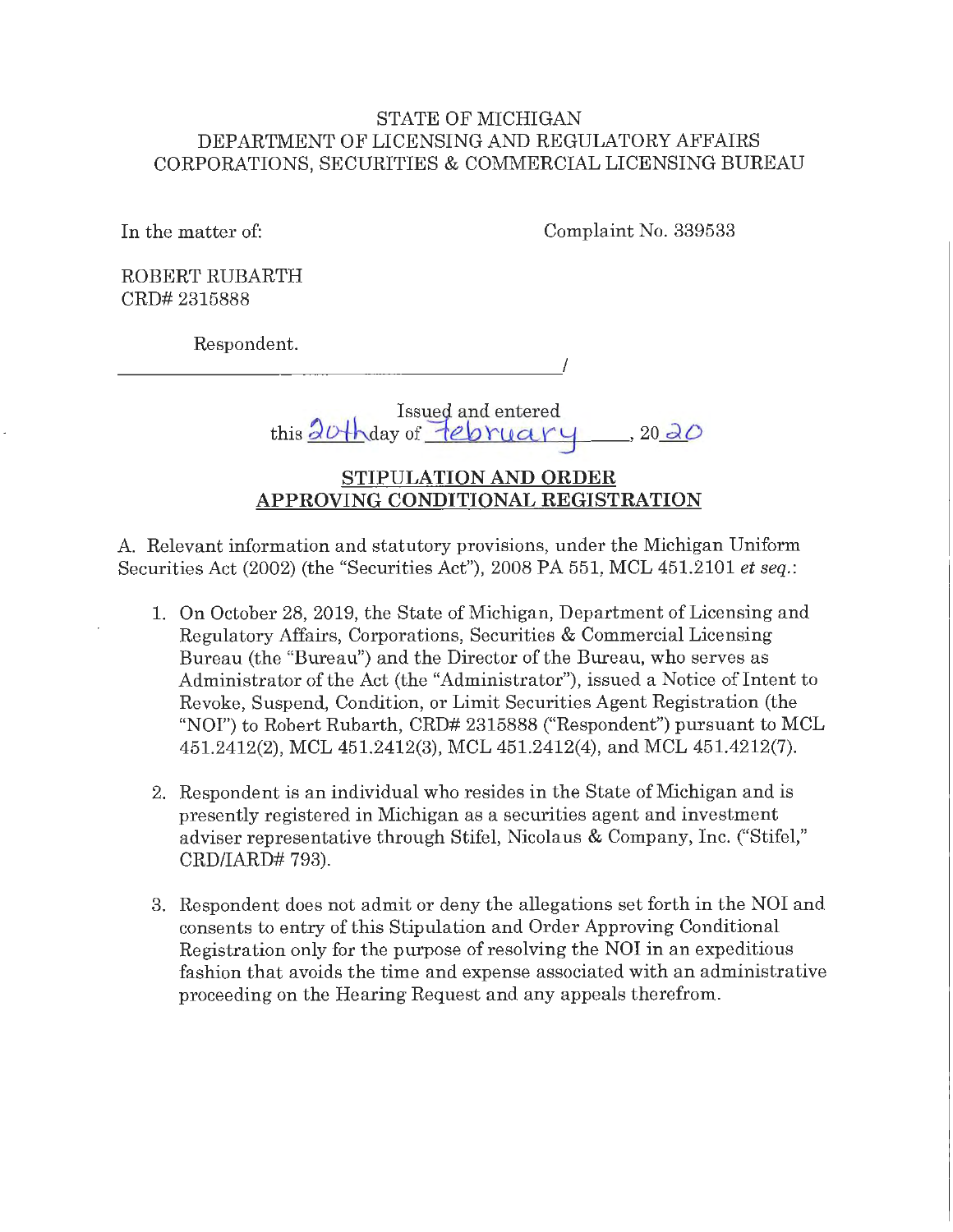4. Respondent will be working at the following address: 4. Respondent will be working at the following address:

| $\operatorname{Address:}$ | Stifel, Nicolaus & Company, Inc. |
|---------------------------|----------------------------------|
|                           | 50194 Schoenherr Road            |
|                           | Shelby Township, MI 48315        |

|            | Telephone: 586-566-4999 |
|------------|-------------------------|
| $E$ -mail: | Bob.Rubarth@stifel.com  |

5. Respondent will be supervised by the following Supervisor or Compliance 5. Respondent will be supervised by the following Supervisor or Compliance Officer at Stifel who works at the address indicated: Officer at Stifel who works at the address indicated:

| Name:    | David Smith, CRD No. 4361735                     |
|----------|--------------------------------------------------|
| Title:   | Branch Manager, First Vice President/Investments |
| Address: | 50194 Schoenherr Road                            |
|          | Shelby Township, MI 48315                        |
|          |                                                  |

Telephone: 586-566-4999 Telephone: 586-566-4999 E-mail: Smithdav@stifel.com E-mail: Smithdav@stifel.com

- 6. The Parties have determined that: (a) protection of the investing public does 6. The Parties have determined that: (a) protection of the investing public does not require additional disciplinary action if Respondent agrees to a reduced not require additional disciplinary action if Respondent agrees to a reduced civil fine; (b) Respondent and Stifel agree to Respondent's registration civil fine; (b) Respondent and Stifel agree to Respondent's registration subject to the terms and conditions specified in this Stipulation and Order; subject to the terms and conditions specified in this Stipulation and Order; and (c) the conditional registration of Respondent pursuant to this and (c) the conditional registration of Respondent pursuant to this Stipulation and Order is authorized by law and otherwise reasonable, Stipulation and Order is authorized by law and otherwise reasonable, appropriate, and in the public interest. appropriate, and in the public interest.
- 7. Respondent was represented by, and had the advice of, legal counsel 7. Respondent was represented by, and had the advice of, legal counsel throughout the process of resolving the NOI through this Stipulation and throughout the process of resolving the NOI through this Stipulation and Order Approving Conditional Registration. Order Approving Conditional Registration.

## B. STIPULATION B. STIPULATION

The Parties agree to this Stipulation, enabling the Administrator to reduce the civil The Parties agree to this Stipulation, enabling the Administrator to reduce the civil fine and to conditionally register Respondent as a securities agent and investment fine and to conditionally register Respondent as a securities agent and investment adviser representative, subject to Respondent's compliance with the following adviser representative, subject to Respondent's compliance with the following conditions: conditions:

1. The Parties agree that, effective upon entry of the attached Order, the NOI is 1. The Parties agree that, effective upon entry of the attached Order, the NOI is resolved without further action by the Parties. resolved without further action by the Parties.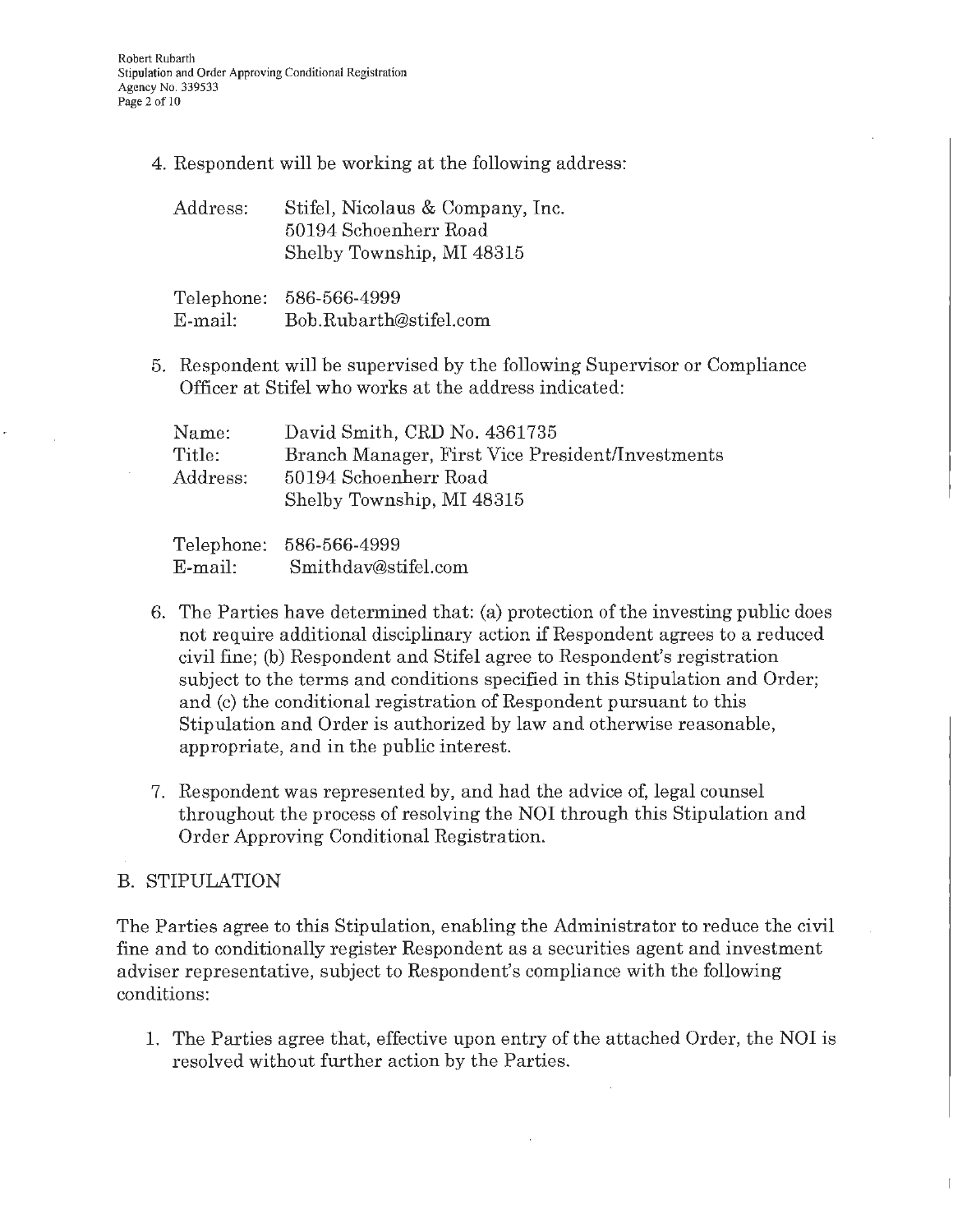2. Respondent agrees to pay the Bureau a reduced civil fine in the settlement 2. Respondent agrees to pay the Bureau a reduced civil fine in the settlement amount of \$7,500.00 (the "Reduced Civil Fine"). Respondent agrees to pay amount of \$7,500.00 (the "Reduced Civil Fine"). Respondent agrees to pay the Reduced Civil Fine within sixty (60) calendar days after the mailing date the Reduced Civil Fine within sixty (60) calendar days after the mailing date of this Stipulation and Order, once entered. The Reduced Civil Fine must be paid by cashier's check or money order made payable to the "State of paid by cashier's check or money order made payable to the "State of Michigan," contain identifying information (name and "Complaint No. Michigan," contain identifying information (name and "Complaint No. 339533"), and be mailed to the Bureau at the following address: 339533"), and be mailed to the Bureau at the following address:

> Corporations, Securities & Commercial Licensing Bureau Corporations, Securities & Commercial Licensing Bureau Securities & Audit Division — Final Order Monitoring Securities & Audit Division - Final Order Monitoring P.O. Box 30018 P.O. Box 30018 Lansing, MI 48909 Lansing, MI 48909

3. Following entry of the attached Order, the Bureau will file a Form U6 3. Following entry of the attached Order, the Bureau will file a Form U6 reflecting the Parties' resolution of the NOI under this Stipulation and Order. In addition, the Bureau will update the Central Registration Depository (the In addition, the Bureau will update the Central Registration Depository (the "CRD") to reflect Respondent's registration as a securities agent and "CRD") to reflect Respondent's registration as a securities agent and investment adviser representative as "APPROVED-RES [RESTRICTED]." investment adviser representative as "APPROVED-RES [RESTRICTED]." This Stipulation and Order is a public record required to be published and This Stipulation and Order is a public record required to be published and made available to the public, consistent with section 11 of the Michigan made available to the public, consistent with section 11 of the Michigan Freedom of Information Act, MCL 15.241. The Bureau currently publishes Freedom of Information Act, MCL 15.241. The Bureau currently publishes copies of orders issued under the Act to the Bureau's website. copies of orders issued under the Act to the Bureau's website.

## Compliance Review and Reporting **Compliance Review and Reporting**

4. Respondent's securities agent and investment adviser representative 4. Respondent's securities agent and investment adviser representative registration will remain conditional and subject to this Stipulation and Order, and Respondent's supervisor agrees to supervise Respondent under Order, and Respondent's supervisor agrees to supervise Respondent under this Stipulation and Order, for a minimum period of one (1) year from the this Stipulation and Order, for a minimum period of one (1) year from the date of this Stipulation and Order, unless extended as described in this date of this Stipulation and Order, unless extended as described in this Stipulation and Order (the "Conditional Registration Term"). One year after Stipulation and Order (the "Conditional Registration Term"). One year after the date of this Stipulation and Order, Stifel may submit a written request to the Bureau, at the address indicated in Paragraph B.2, that the conditions be the Bureau, at the address indicated in Paragraph B.2, that the conditions be lifted from Respondent's registration and providing a reasonable basis for the lifted from Respondent's registration and providing a reasonable basis for the request. Stifel's written request to lift Respondent's conditional registration must include: (a) documentation identified in Paragraphs B.11, B.12, B.14, must include: (a) documentation identified in Paragraphs B.11, B.12, B.14, and B.15 which memorialize Stifel's monthly supervisory reviews required and B.15 which memorialize Stifel's monthly supervisory reviews required under paragraph B.12; and (b) any additional information specifically under paragraph B.12; and (b) any additional information specifically required by this Stipulation and Order. Respondent's registration will remain conditional, and the Conditional Registration Term continues, until the Administrator issues an order removing the conditions imposed by this the Administrator issues an order removing the conditions imposed by this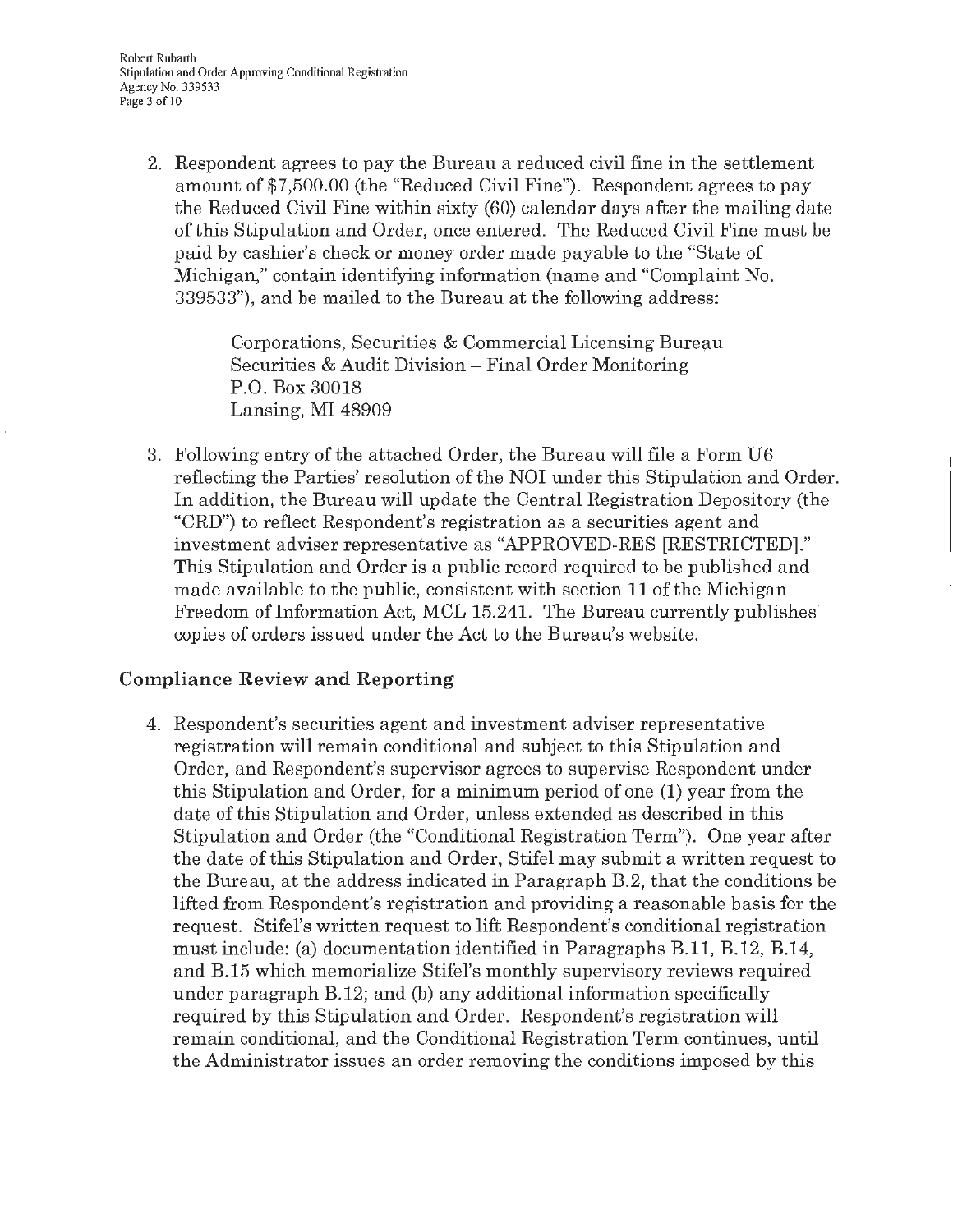Stipulation and Order after consideration of Stifel's written request Stipulation and Order after consideration of Stifel's written request contemplated by this paragraph. contemplated by this paragraph.

- 5. Any changes to Paragraphs A.3 or A.4 of this Stipulation and Order must be 5. Any changes to Paragraphs A.3 or A.4 of this Stipulation and Order must be reported through appropriate filings on the IARD/CRD system within thirty reported through appropriate filings on the IARD/CRD system within thirty (30) days. (30) days.
- 6. Respondent and Stifel must separately report to the Bureau any: (a) 6. Respondent and Stifel must separately report to the Bureau any: (a) customer complaints (written or verbal); (b) disciplinary actions; and (c) other customer complaints (written or verbal); (b) disciplinary actions; and (c) other changes to Respondent's answers to the Disclosure Questions on the Form U4 changes to Respondent's answers to the Disclosure Questions on the Form U4 (a "Reportable Event") that arise during the Conditional Registration Term, (a "Reportable Event") that arise during the Conditional Registration Term, regardless of whether Respondent is required to report this information on regardless of whether Respondent is required to report this information on the Form U4, within twenty-one (21) days after receipt of the information. the Form U4, within twenty-one (21) days after receipt of the information. Reporting this information on the CRD system alone will not satisfy this Reporting this information on the CRD system alone will not satisfy this requirement. Respondent must also supply the Bureau a copy of his revised Form(s) U4 upon its filing through the CRD. These items must be reported Form(s) U4 upon its filing through the CRD. These items must be reported to the Bureau in writing directly at the address indicated in Paragraph B.2 to the Bureau in writing directly at the address indicated in Paragraph B.2 and must include the following information regarding each customer and must include the following information regarding each customer complaint or Reportable Event: complaint or Reportable Event:
	- a. A summary of the Reportable Event including supporting a. A summary of the Reportable Event including supporting documentation. documentation.
	- b. If related to a customer complaint, include: b. If related to a customer complaint, include:
		- i. Client name, address, telephone number and e-mail address, if 1. Client name, address, telephone number and e-mail address, if any. any.
		- ii. A copy of any written complaint. 11. A copy of any written complaint.
		- iii. A written summary of any verbal complaint or other Reportable Event. Event.
		- iv. Current status of the complaint or other Reportable Event, including the resolution, if any. including the resolution, if any.
- 7. Respondent and Stifel acknowledge that a new complaint or other reportable 7. Respondent and Stifel acknowledge that a new complaint or other reportable item on Respondent's Form U4 may extend the supervisory period. item on Respondent's Form U4 may extend the supervisory period.
- 8. All new accounts for Respondent's Michigan customers will be reviewed and 8. All new accounts for Respondent's Michigan customers will be reviewed and approved by Stifel before the execution of the initial transaction(s) in any new approved by Stifel before the execution of the initial transaction(s) in any new accounts. accounts.
- 9. Respondent will be required to obtain pre-approval from his supervisor for 9. Respondent will be required to obtain pre-approval from his supervisor for any Unit Investment Trust ("UIT") liquidation completed prior to maturity, any Unit Investment Trust ("UIT") liquidation completed prior to maturity, which would include any UIT switch/roll. Respondent will complete a Transaction Request and Approval Form and obtain approval prior to placing Transaction Request and Approval Form and obtain approval prior to placing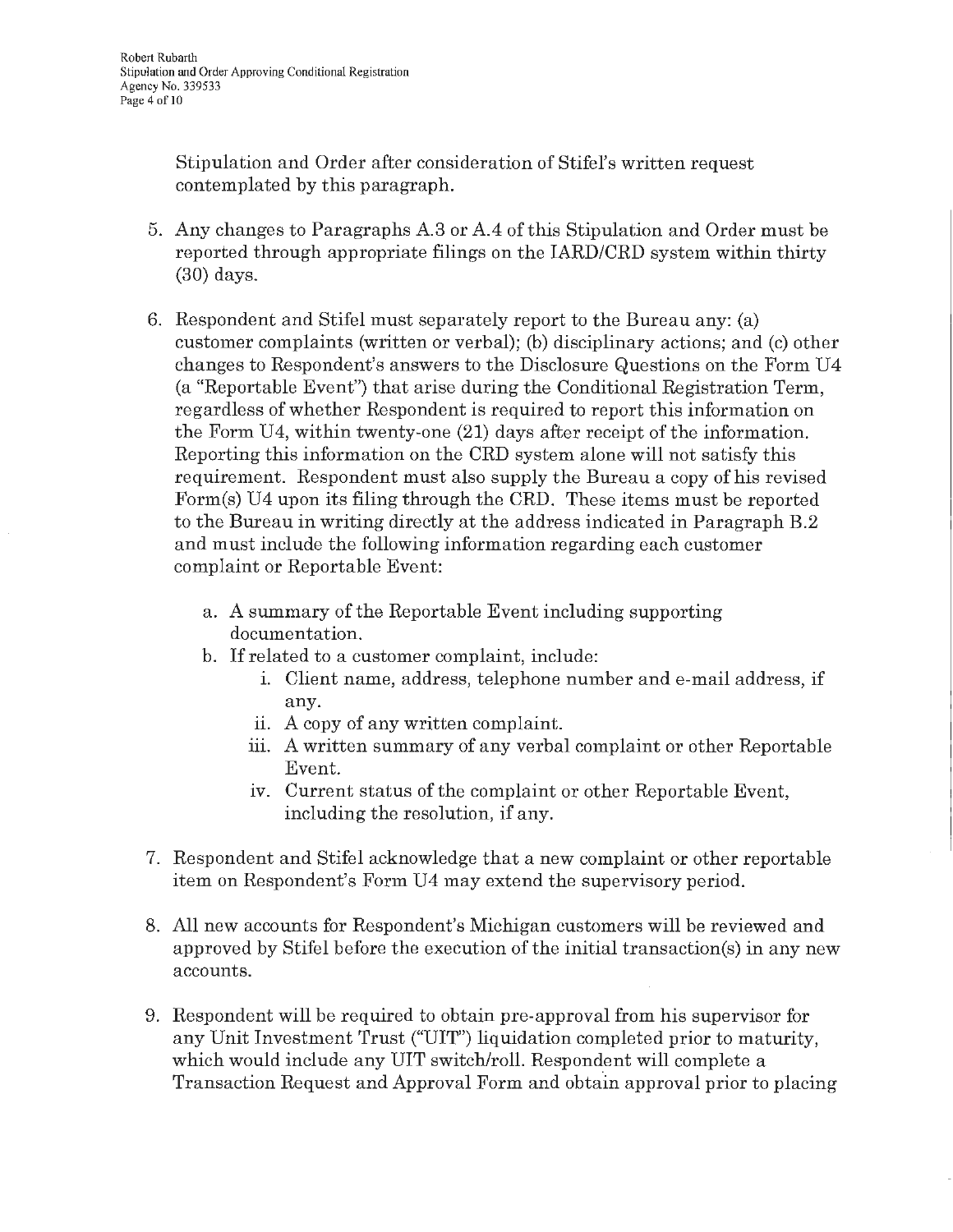the trade(s). Respondent will include documentation to support the reason for the UIT liquidation prior to maturity, even if the transaction will result in a the UIT liquidation prior to maturity, even if the transaction will result in a switch/roll. Respondent's supervisor will determine if a UIT Switch Letter is switch/roll. Respondent's supervisor will determine if a UIT Switch Letter is required in addition to the Transaction Request and Approval Form. If required in addition to the Transaction Request and Approval Form. If approved, Respondent will provide documentation of disclosure to the client approved, Respondent will provide documentation of disclosure to the client regarding fees associated with UIT transaction(s) to his supervisor. An "early regarding fees associated with UIT transaction(s) to his supervisor. An "early sale" of UITs is defined as a holding period of less than maturity. Respondent may utilize a preapproved form describing the associated fees which may be may utilize a preapproved form describing the associated fees which may be provided or approved by Stifel. Stifel will retain the approved forms and provided or approved by Stifel. Stifel will retain the approved forms and Respondent's documentation of disclosure to the client. Respondent's documentation of disclosure to the client.

- 10. Respondent will be required to obtain pre-approval for short-term sales of 10. Respondent will be required to obtain pre-approval for short-term sales of long-term products, such as preferred stock, fixed income, new issue fixed long-term products, such as preferred stock, fixed income, new issue fixed income, and mutual funds. "Short-term sale" of long-term products is defined income, and mutual funds. "Short-term sale" of long-term products is defined as a holding period of less than maturity. For mutual fund Class A shares, as a holding period ofless than maturity. For mutual fund Class A shares, this period is less than five (5) years from the purchase date. Respondent will this period is less than five (5) years from the purchase date. Respondent will complete a Transaction Request and Approval Form and obtain approval complete a Transaction Request and Approval Form and obtain approval from his supervisor prior to placing the trade(s). If approved, Respondent will from his supervisor prior to placing the trade(s). If approved, Respondent will provide documentation of disclosure to the client regarding fees associated provide documentation of disclosure to the client regarding fees associated with early sales of long-term products to his supervisor. His supervisor will document and retain and Respondent's documentation of disclosure to the document and retain and Respondent's documentation of disclosure to the client. client.
- 11.Monthly, Stifel will review Respondent's UIT trades by selecting a sample of 11.Monthly, Stifel will review Respondent's UIT trades by selecting a sample of clients to contact, if necessary. Stifel will maintain documentation of any client contact and conversations. client contact and conversations.
- 12. Respondent and his supervisor will meet on a monthly basis to review the 12. Respondent and his supervisor will meet on a monthly basis to review the activity in his book of business at Stifel. The monthly meetings will be activity in his book of business at Stifel. The monthly meetings will be memorialized in a writing which will be initialed and dated by both memorialized in a writing which will be initialed and dated by both Respondent and his supervisor. Additionally, any supervisory notes regarding Respondent and his supervisor. Additionally, any supervisory notes regarding the Respondent's business or specific accounts will be documented as the Respondent's business or specific accounts will be documented as evidence of supervisory review. The aforementioned documentation will be evidence of supervisory review. The aforementioned documentation will be retained by Stifel and provided to the Bureau upon request.
- 13.On a monthly basis, Respondent's supervisor will review Respondent's UIT 13. On a monthly basis, Respondent's supervisor will review Respondent's UIT and long-term product activity for the following: and long-term product activity for the following:
	- a. Confirm UIT switch transactions have received pre-approval; a . Confirm UIT switch transactions have received pre-approval;
	- b. Determine the status of any UIT Switch Letter requested by b. Determine the status of any UIT Switch Letter requested by Respondent; Respondent;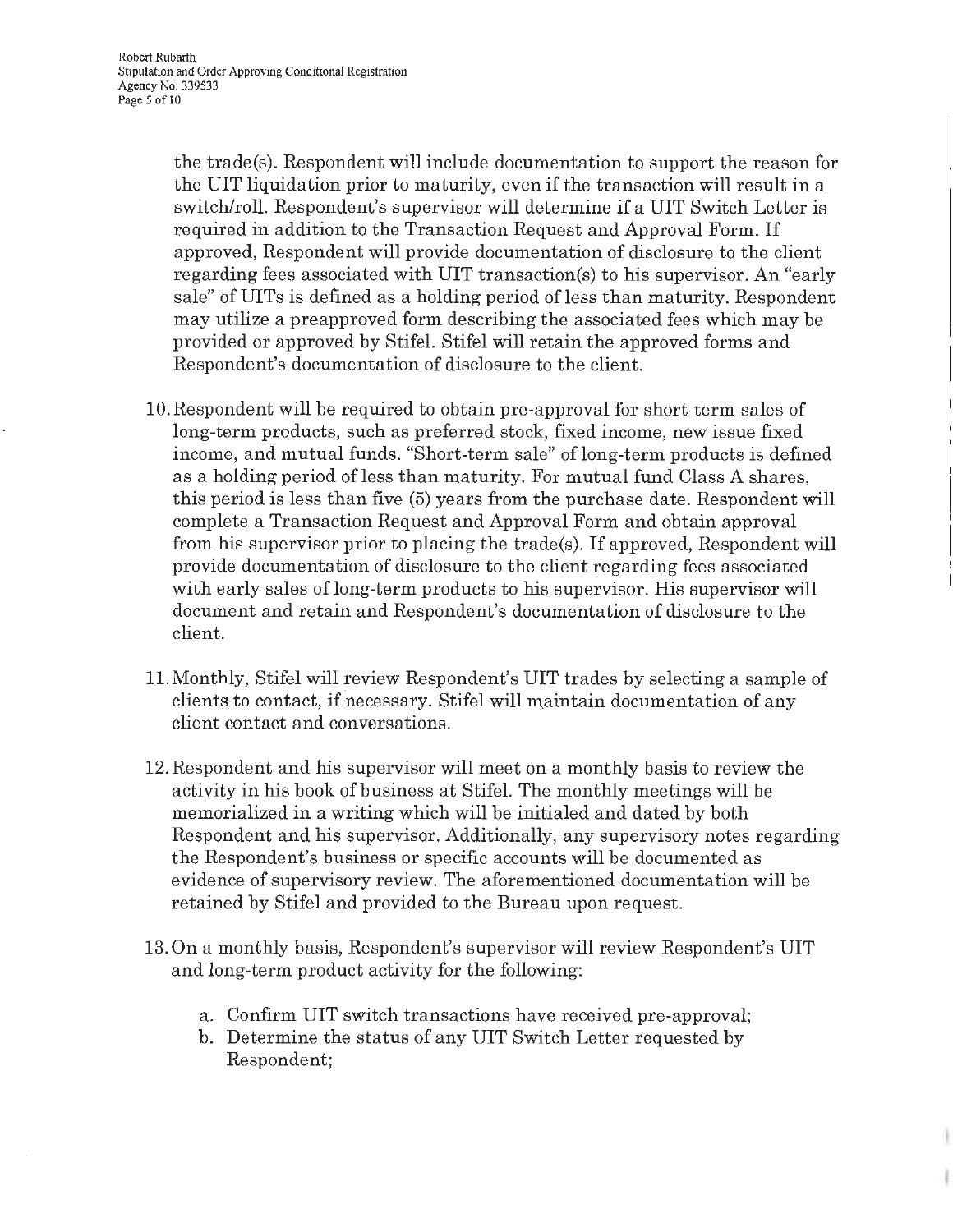- c. Confirm that liquidations of UITs held less than maturity were pre-c. Confirm that liquidations of UITs held less than maturity were preapproved; approved;
- d. Confirm that early sales of long-term products were pre-approved; d. Confirm that early sales of long-term products were pre-approved;
- e. Confirm that Respondent has provided his documentations/notes for e. Confirm that Respondent has provided his documentations/notes for disclosure to clients to support preapproved transactions. disclosure to clients to support preapproved transactions.

Any discrepancies should be reviewed with Respondent and brought to the Any discrepancies should be reviewed with Respondent and brought to the attention of the Stifel Compliance Department. Respondent's supervisor attention of the Stifel Compliance Department. Respondent's supervisor must document any discrepancy and maintain the documentation to be must document any discrepancy and maintain the documentation to be submitted with any request to lift the conditional registration pursuant to submitted with any request to lift the conditional registration pursuant to paragraph B.4. Stifel shall notify the Bureau of excessive discrepancies paragraph B.4. Stifel shall notify the Bureau of excessive discrepancies within ten (10) days of the reporting of any excessive discrepancies by within ten (10) days of the reporting of any excessive discrepancies by Respondent's supervisor. Respondent's supervisor.

- 14. Respondent will not act in any principal, supervisory, or managerial capacity. 14.Respondent will not act in any principal, supervisory, or managerial capacity.
- 15. A monthly affirmation confirming the above requirements have been met will 15. A monthly affirmation confirming the above requirements have been met will be completed and signed by Respondent's supervisor and the original will be be completed and signed by Respondent's supervisor and the original will be maintained by Stifel. maintained by Stifel.
- 16.A monthly affirmation confirming the above requirements have been met will 16.A monthly affirmation confirming the above requirements have been met will be completed and signed by Respondent and the original will be maintained be completed and signed by Respondent and the original will be maintained by Stifel. by Stifel.
- 17. These supervisory provisions apply to all accounts handled under 17. These supervisory provisions apply to all accounts handled under Respondent's broker number and any accounts for which Respondent is part Respondent's broker number and any accounts for which Respondent is part of a split representative number. of a split representative number.
- 18.Any deficiencies noted or other disciplinary events may extend the duration 18.Any deficiencies noted or other disciplinary events may extend the duration of the Conditional Registration. of the Conditional Registration.
- 19. Stifel is not required to submit Respondent's monthly supervisory reviews to 19. Stifel is not required to submit Respondent's monthly supervisory reviews to the Bureau on a periodic basis. However, Stifel must maintain evidence of the Bureau on a periodic basis. However, Stifel must maintain evidence of such review and provide them to the Bureau: (a) to support a request to lift Respondent's conditional registration as provided in Paragraph B.4 of this Respondent's conditional registration as provided in Paragraph B.4 of this Stipulation and Order; and (b) upon request by the Bureau within ten (10) Stipulation and Order; and (b) upon request by the Bureau within ten (10) calendar days for any other reason. calendar days for any other reason.
- 20.If any monthly supervisory review reveals that Respondent is not in 20.If any monthly supervisory review reveals that Respondent is not in compliance with this Stipulation and Order or the Act, then Stifel must compliance with this Stipulation and Order or the Act, then Stifel must immediately report the non-compliance to the Bureau in writing at the immediately report the non-compliance to the Bureau in writing at the address in paragraph B.2. address in paragraph B.2.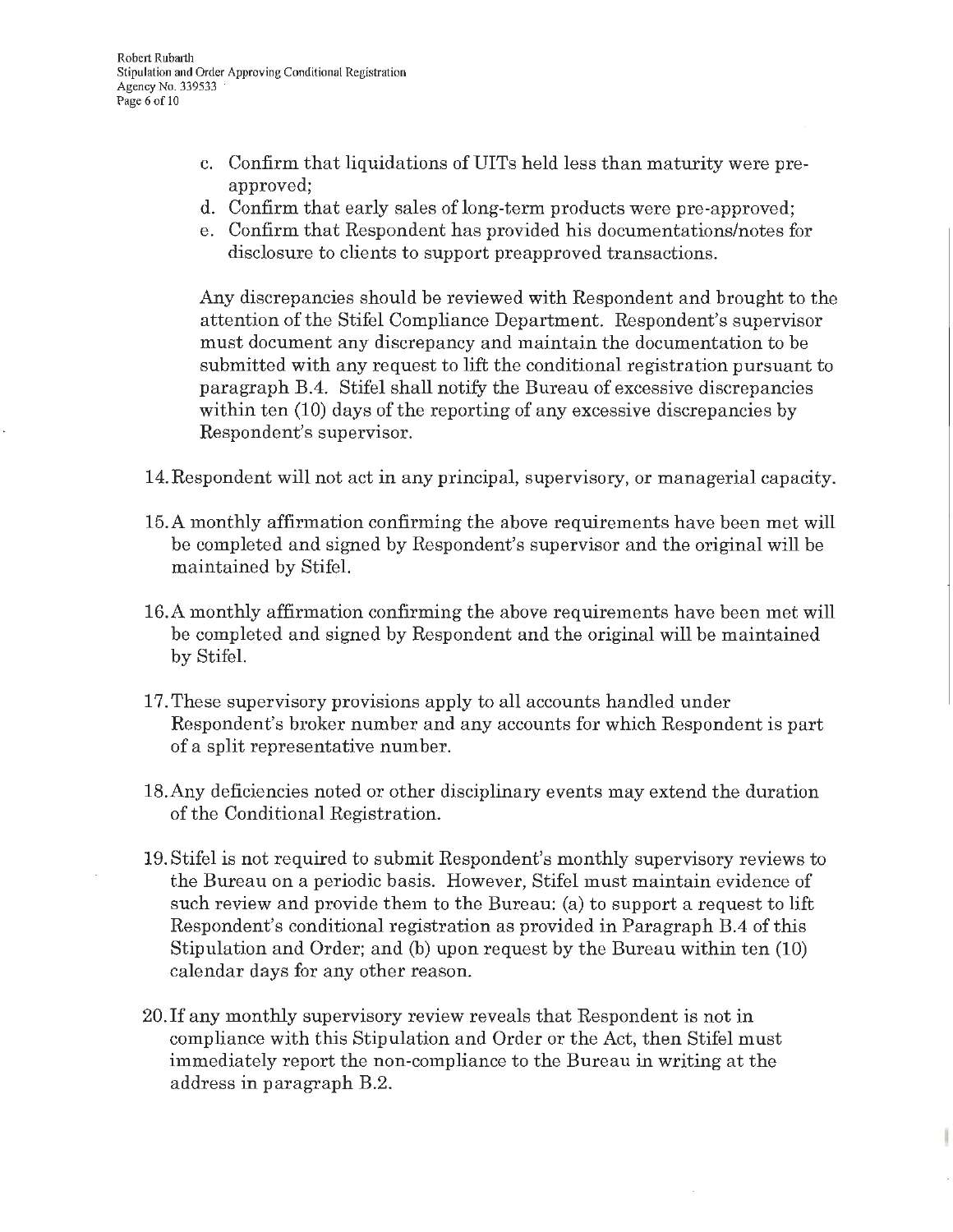Robert Rubarth Robert Rubarth Stipulation and Order Approving Conditional Registration Stipulation and Order Approving Conditional Registration Agency No. 339533 Agency No. 339533 Page 7 of 10 Page 7 of 10

21. Stifel will not transfer the registration of Respondent to another broker-21. Stifel will not transfer the registration of Respondent to another brokerdealer, pursuant to a mass transfer, without prior approval of the Bureau dealer, pursuant to a mass transfer, without prior approval of the Bureau while this Stipulation and Order is in effect. while this Stipulation and Order is in effect.

## Additional Provisions **Additional Provisions**

- 22. No bar or finding of fraud. This Stipulation and Order adopting same is 22. No bar or finding of fraud. This Stipulation and Order adopting same is neither a final order imposing a bar nor a final order based upon violations of neither a final order imposing a bar nor a final order based upon violations of any Michigan statute, rule, or regulation that prohibits fraudulent, any Michigan statute, rule, or regulation that prohibits fraudulent, manipulative, or deceptive conduct. manipulative, or deceptive conduct.
- 23. Respondent and Stifel will fully cooperate with the Bureau in any 23. Respondent and Stifel will fully cooperate with the Bureau in any investigation, audit, or examination relating to Respondent's activities. investigation, audit, or examination relating to Respondent's activities.
- 24. Respondent and Stifel acknowledge and agree that upon their failure to 24. Respondent and Stifel acknowledge and agree that upon their failure to comply with any requirements imposed by this Stipulation and Order, the comply with any requirements imposed by this Stipulation and Order, the Administrator is entitled to and may immediately: (a) suspend all Administrator is entitled to and may immediately: (a) suspend all registrations held by Respondent under the Act; (b) deny any renewal registrations submitted by him; and (c) deny any future applications for registration submitted by him. A summary suspension under this paragraph registration submitted by him. A summary suspension under this paragraph is effective upon written notice to Respondent given by the Administrator or is effective upon written notice to Respondent given by the Administrator or her designee in accordance with MCL 451.2412(6) and MCL 451.2412(7). her designee in accordance with MCL 451.2412(6) and MCL 451.2412(7). Respondent and Stifel further acknowledge and agree that the Administrator Respondent and Stifel further acknowledge and agree that the Administrator may pursue any other available contractual, administrative, or judicial may pursue any other available contractual, administrative, or judicial remedies to enforce this Stipulation and Order. Respondent may voluntarily remedies to enforce this Stipulation and Order. Respondent may voluntarily surrender or withdraw a registration under the Act; however, such surrender or withdrawal will not negate the previously mentioned actions against the or withdrawal will not negate the previously mentioned actions against the relevant registration or additional disciplinary proceedings if a violation of this Stipulation and Order or the Act occurred. this Stipulation and Order or the Act occurred.
- 25. Respondent further acknowledges and agrees that: (a) the Administrator has 25. Respondent further acknowledges and agrees that: (a) the Administrator has jurisdiction and authority to enter the attached Order; (b) the attached Order jurisdiction and authority to enter the attached Order; (b) the attached Order may be entered without any further notice to Respondent; and (c) upon entry may be entered without any further notice to Respondent; and (c) upon entry of the attached Order, it is final and binding, and Respondent waives any of the attached Order, it is final and binding, and Respondent waives any right to a hearing that exists under the Act, the rules promulgated under the Act or the predecessor Act, the Administrative Procedures Act of 1969, 1969 Act or the predecessor Act, the Administrative Procedures Act of 1969, 1969 PA 306, MCL 24.201 et seq., or other applicable law. PA 306, MCL 24.201 et seq., or other applicable law.
- 26. The Parties understand and agree that this Stipulation and Order will be 26. The Parties understand and agree that this Stipulation and Order will be presented to the Administrator for her final approval as evidenced by its presented to the Administrator for her final approval as evidenced by its entry, and that the Administrator may, in her sole discretion, decide to accept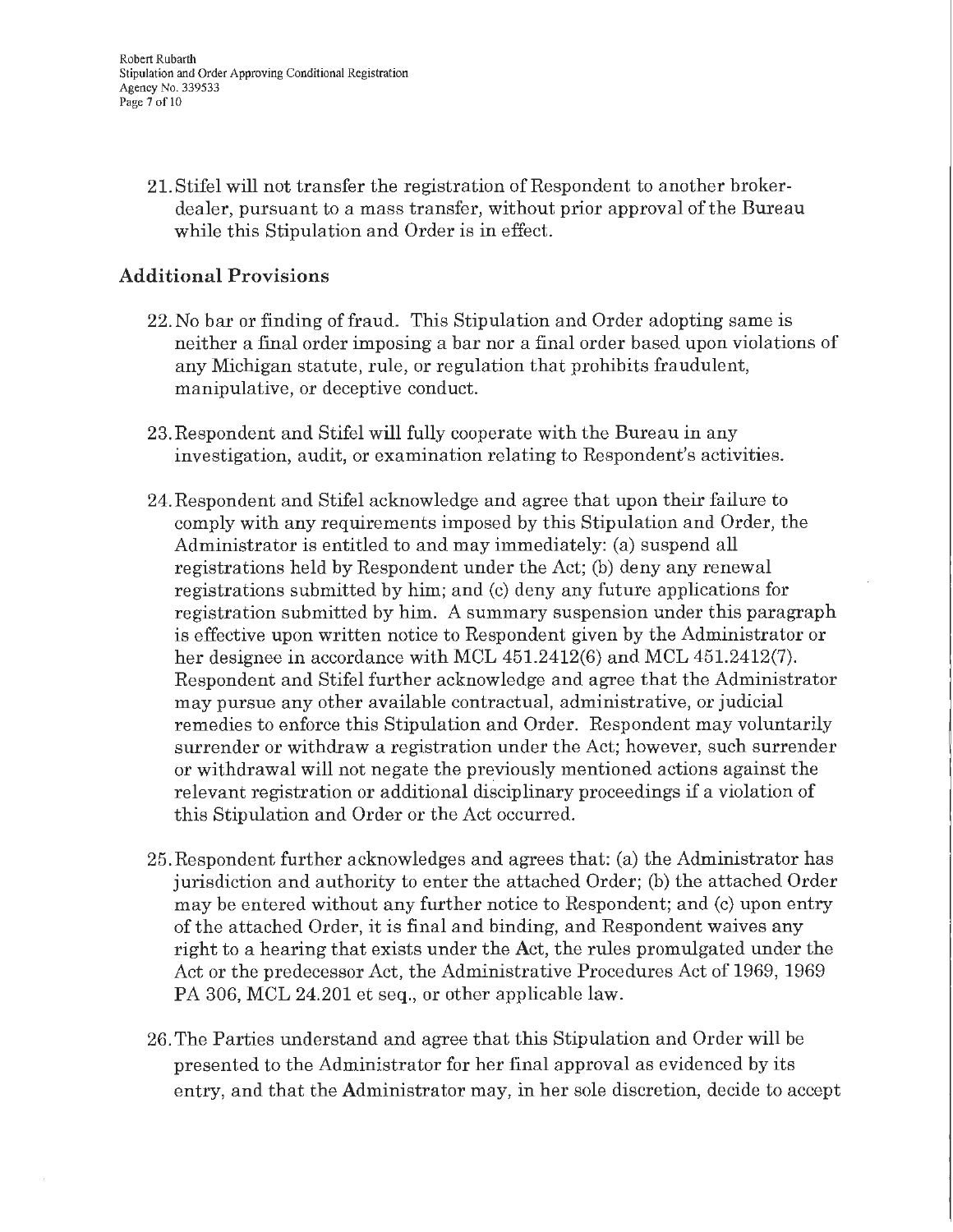or reject this Stipulation and Order. If the Administrator accepts this or reject this Stipulation and Order. If the Administrator accepts this Stipulation and Order by entering it, this Stipulation and Order becomes fully effective and binding. If the Administrator rejects this Stipulation and fully effective and binding. If the Administrator rejects this Stipulation and Order by refusing to enter it, the Parties waive any objection to submitting Order by refusing to enter it, the Parties waive any objection to submitting the Hearing Request for adjudication through a formal administrative the Hearing Request for adjudication through a formal administrative proceeding and the Administrator remaining the final decisionmaker at the proceeding and the Administrator remaining the final decisionmaker at the conclusion of that proceeding. conclusion of that proceeding.

- 27. The Parties acknowledge and agree that this Stipulation and Order contains 27. The Parties acknowledge and agree that this Stipulation and Order contains the entire understanding of the Parties and supersedes and forever the entire understanding of the Parties and supersedes and forever terminates all prior and contemporaneous representations, promises, terminates all prior and contemporaneous representations, promises, agreements, understandings, and negotiations, whether oral or written, with agreements, understandings, and negotiations, whether oral or written, with respect to its subject matter. The Parties further agree that this Stipulation respect to its subject matter. The Parties further agree that this Stipulation and Order may only be amended, modified, or supplemented by a duly and Order may only be amended, modified, or supplemented by a duly executed writing signed by each party and approved by Order of the executed writing signed by each party and approved by Order of the Administrator. Administrator.
- 28. The Parties acknowledge and represent that: (a) each party has read this 28. The Parties acknowledge and represent that: (a) each party has read this Stipulation and Order in its entirety and fully understands all of its terms, Stipulation and Order in its entirety and fully understands all of its terms, conditions, ramifications, and consequences; (b) each party unconditionally conditions, ramifications, and consequences; (b) each party unconditionally consents to the terms of this Stipulation and Order; (c) each party has consents to the terms of this Stipulation and Order; (c) each party has consulted with or had ample opportunity to consult with legal counsel of his, consulted with or had ample opportunity to consult with legal counsel of his, her, or its choosing prior to executing this Stipulation; (d) each party has her, or its choosing prior to executing this Stipulation; (d) each party has freely and voluntarily signed this Stipulation; and (e) the consideration freely and voluntarily signed this Stipulation; and (e) the consideration received by each party as described in this Stipulation and Order is adequate.
- 29. The Parties agree that they may execute this Stipulation in any number of 29. The Parties agree that they may execute this Stipulation in any number of counterparts, each of which shall be deemed an original hereof, but which counterparts, each of which shall be deemed an original hereof, but which together shall constitute one and the same instrument and agreement, and that facsimile or electronically-transmitted signatures may be attached to this Stipulation and shall be binding on such party as an original signature. this Stipulation and shall be binding on such party as an original signature.
- 30. The signatories to this Stipulation below represent and' warrant that they 30. The signatories to this Stipulation below represent and' warrant that they have the legal capacity and authority to enter into this Stipulation on behalf have the legal capacity and authority to enter into this Stipulation on behalf of the named Parties and to bind the named Parties to the terms and conditions contained herein. conditions contained herein.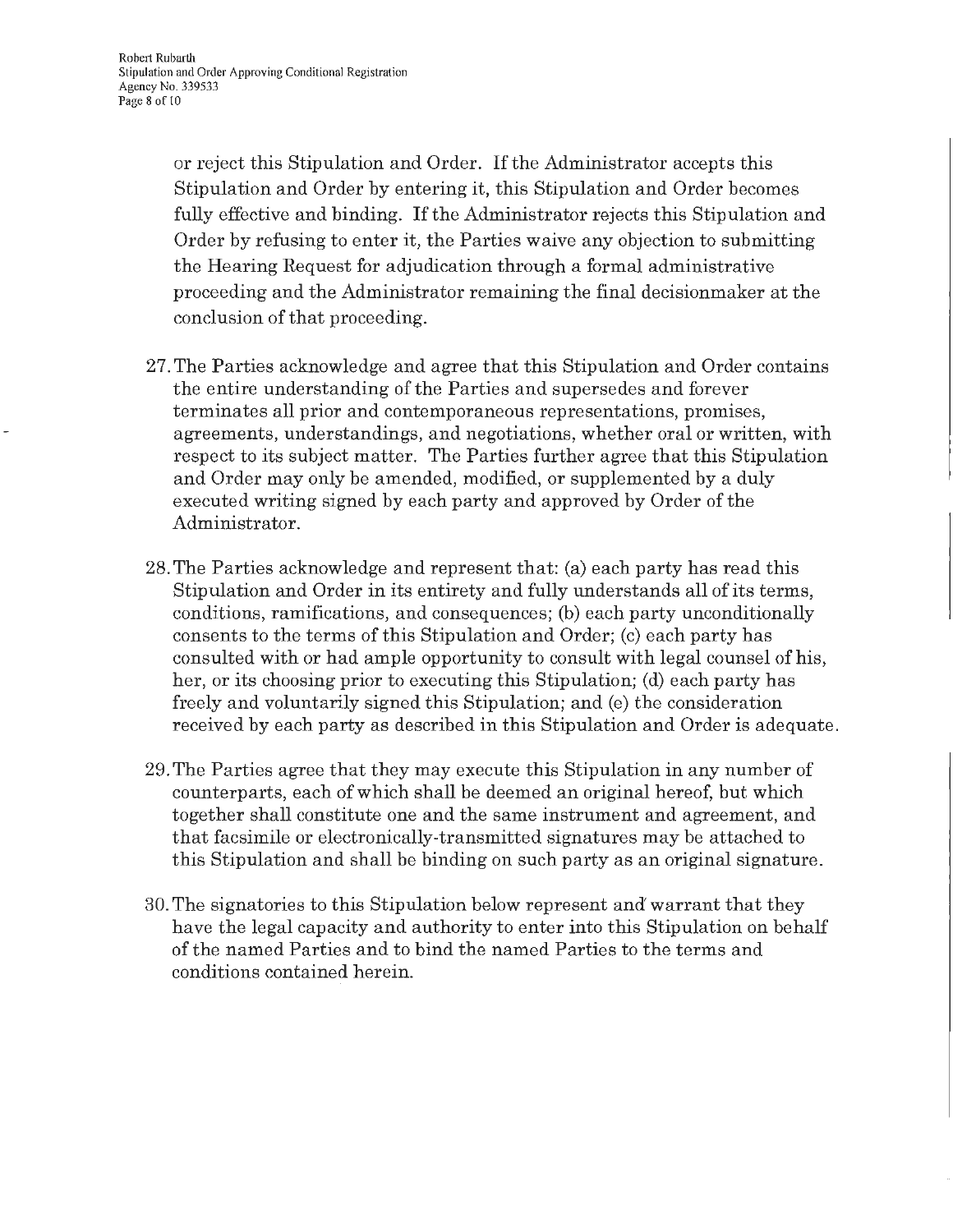Robert Rubarth Robert Rubnrlh Stipulation and Order Approving Conditional Registration Agency No, 339533 Agency No. 3J9533 Page 9 of 10 Page 9 of 10

31. The Parties agree that facsimile or electronically transmitted signatures may 31. The Parties agree that facsimile or electronically transmitted signatures may be submitted in connection with this Stipulation and Order and are binding be submitted in connection with this Stipulation and Order and are binding on that party to the same extent as an original signature. on that party to the same extent as an original signature.

 $\frac{1}{2}$ 

Through their signatures, the Bureau, Respondent, and Stifel agree to comply to the Through their signatures, the Bureau, Respondent, and Stifel agree to comply to the above terms and conditions.

Dated: 2-5-20Signed: Robert Rubarth, Respondent Signed: A Sillell  $Dated: \frac{25-20}{8}$  Signed: Bureau, Respondent, and Stifel agree to comply to the<br>Bureau, Respondent, and Stifel agree to comply to the<br>Cobert Rubarth, Respondent */-)* ., .

First Vice President/Investments First Vice President/Investments Stifel, Nicolaus & Company, Inc. Stifel, Nicolaus & Company, Inc.

Acknowledged and Reviewed by: Acknowledged and Reviewed by:

Dated:  $\partial$ - $\omega$  Signed: Mark Kowalsky ark Kowalsky

Attorney for Respondent

Approved by: Approved by:

Signed: Timothy L. Teague Timothy L. Teague Dated:  $Signed:$ 

Securities & Audit Division Director Securities & Audit Division Director Corporations, Securities & Commercial: Licensing Corporations, Securities & Commercial Licensing Bureau Bureau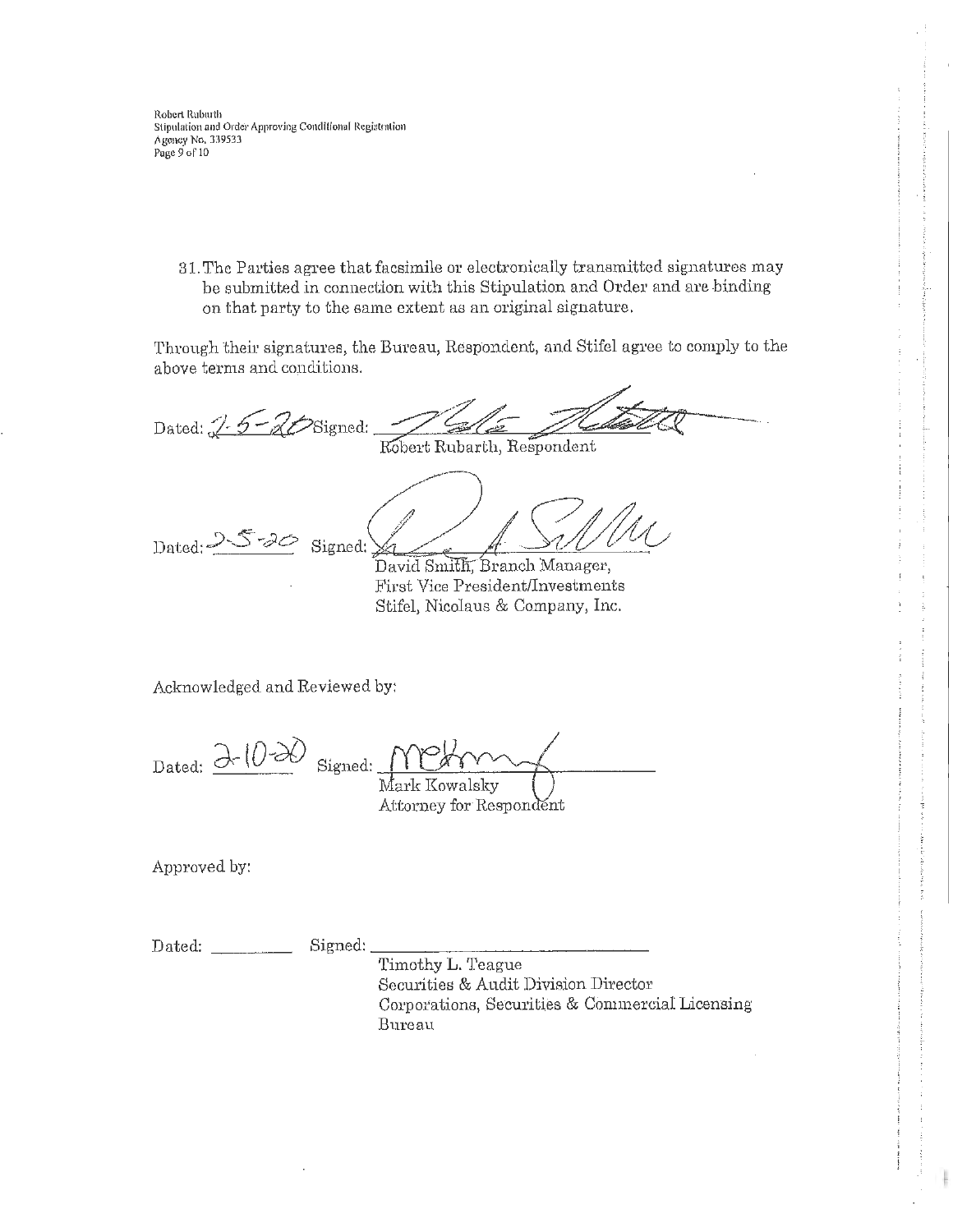Robert Rubarth Robert Rubarth Stipulation and Order Approving Conditional Registration Stipulation and Order Approving Conditional Registration Agency No. 339533 Agency No. 339533 Page 9 of 10 Page 9 of 10

31. The Parties agree that facsimile or electronically transmitted signatures may 31. The Parties agree that facsimile or electronically transmitted signatures may be submitted in connection with this Stipulation and Order and are binding be submitted in connection with this Stipulation and Order and are binding on that party to the same extent as an original signature.

Through their signatures, the Bureau, Respondent, and Stifel agree to comply to the Through their signatures, the Bureau, Respondent, and Stifel agree to comply to the above terms and conditions. above terms and conditions.

Dated: Signed:

Robert Rubarth, Respondent Dated: · ----- Signed: \_\_\_\_\_\_\_\_\_\_\_\_\_\_ \_ Robert Rubarth, Respondent

Dated: Signed:  $Signed:$ 

David Smith, Branch Manager, David Smith, Branch Manager, First Vice President/Investments First Vice President/Investments Stifel, Nicolaus & Company, Inc. Stifel, Nicolaus & Company, Inc.

Acknowledged and Reviewed by: Acknowledged and Reviewed by:

Dated: Signed: Signed: \_ \_\_\_ \_\_\_\_\_\_\_\_\_\_ \_

Mark Kowalsky Mark Kowalsky Attorney for Respondent Attorney for Respondent

Approved by: Approved by:

Dated:  $\angle 13$   $10$  Signed: Limothy L. Jeague

Timothy LU Teague Securities & Audit Division Director Securities & Audit Division Director Corporations, Securities & Commercial Licensing Corporations, Securities & Commercial Licensing Bureau Bureau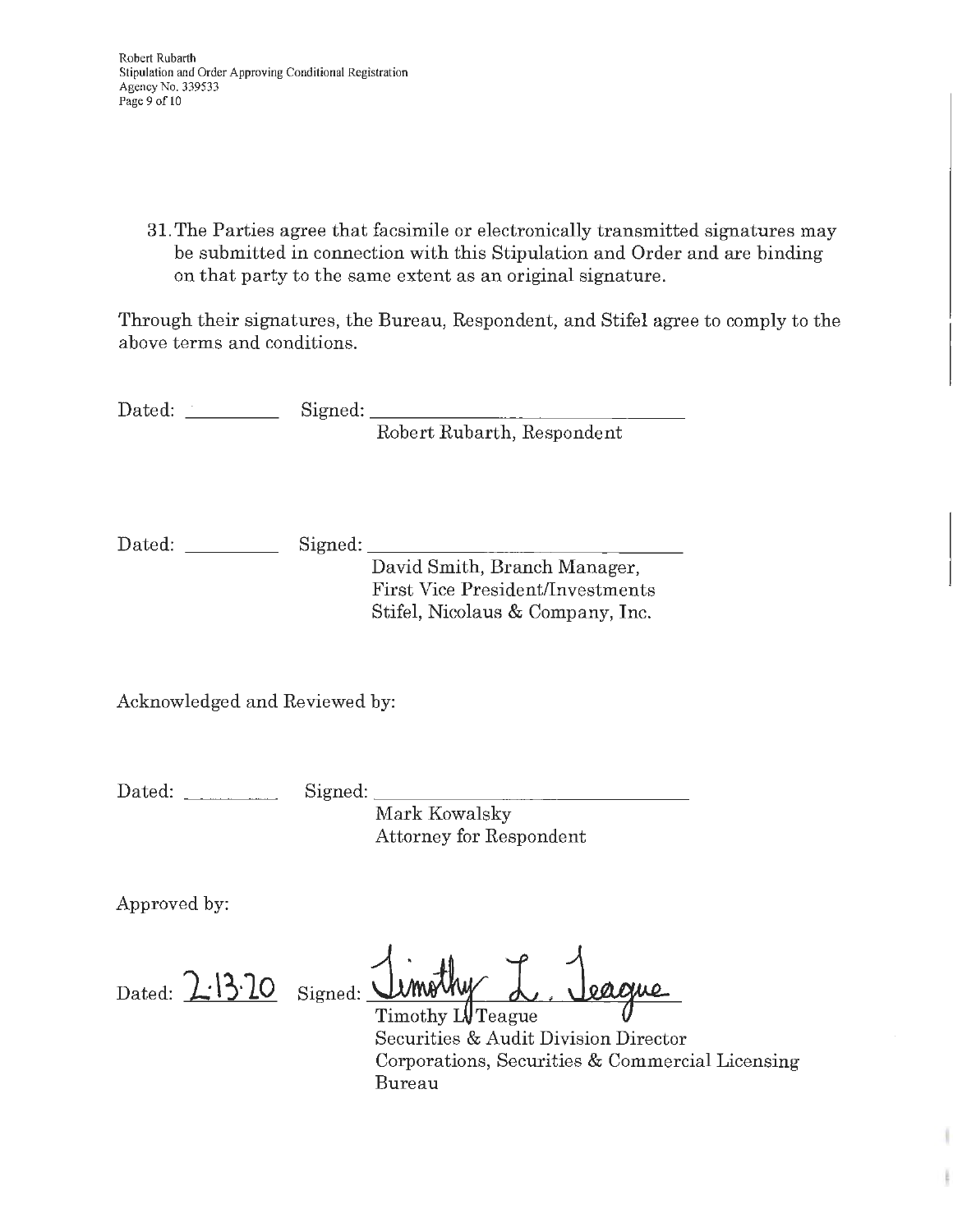Robert Rubarth Robert Rubarth Stipulation and Order Approving Conditional Registration Stipulation and Order Approving Conditional Registration Agency No. 339533 Agency No. 339533 Page 10 of 10 Page 10 of 10

C. ORDER C. ORDER

NOW, THEREFORE, the Administrator ORDERS: NOW, THEREFORE, the Administrator ORDERS:

IN ACCORDANCE WITH THE FOREGOING FULLY EXECUTED IN ACCORDANCE WITH THE FOREGOING FULLY EXECUTED STIPULATION, REGISTRANT ROBERT RUBARTH'S SECURITIES AGENT AND STIPULATION, REGISTRANT ROBERT RUBARTH'S SECURITIES AGENT AND INVESTMENT ADVISER REPRESENTATIVE REGISTRATION IS INVESTMENT ADVISER REPRESENTATIVE REGISTRATION IS CONDITIONALLY APPROVED. CONDITIONALLY APPROVED.

ees

 $\bar{\phantom{a}}$  .

 $\hat{a}$ 

Linda Clegg, Administrator and Interim Director Corporations, Securities & Commercial Licensing Bureau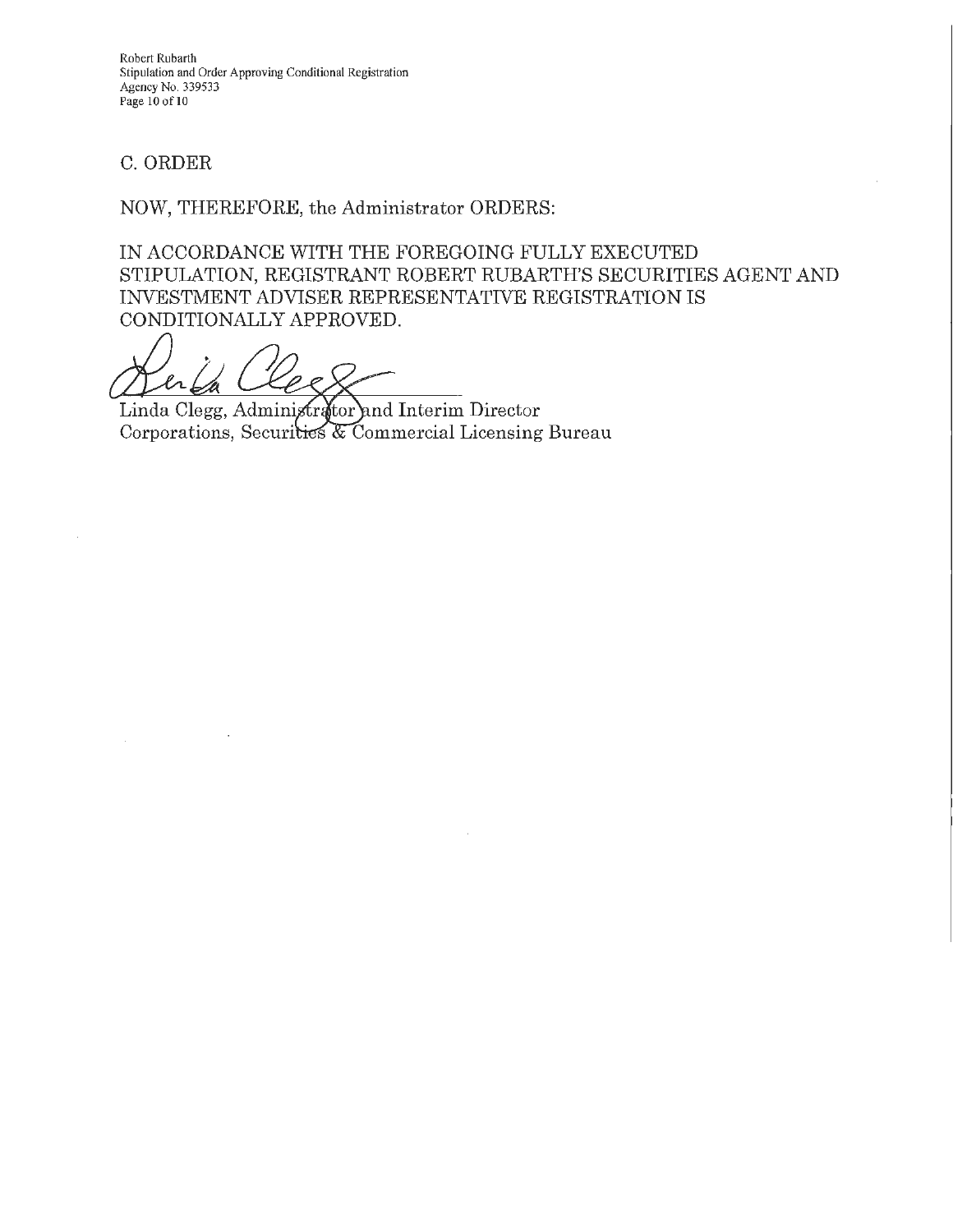#### STATE OF MICHIGAN **STATE OF MICIDGAN**  DEPARTMENT OF LICENSING AND REGULATORY AFFAIRS **DEPARTMENT OF LICENSING AND REGULATORY AFFAIRS**  CORPORATIONS, SECURITIES & COMMERCIAL LICENSING BUREAU **CORPORATIONS, SECURITIES & COMMERCIAL LICENSING BUREAU**

In the matter of:

In the matter of: Agency No. 339533

ROBERT RUBARTH ROBERT RUBARTH CRD# 2315888 CRD# 2315888

Respondent. Respondent.

This Issued and entered day of  $(4, 2019)$ , 2019 NOTICE OF INTENT TO REVOKE, SUSPEND, CONDITION, OR LIMIT **NOTICE OF INTENT TO REVOKE, SUSPEND, CONDITION, OR LIMIT**  SECURITIES AGENT AND INVESTMENT ADVISER REPRESENTATIVE **SECURiTIES AGENT AND INVESTMENT ADVISER REPRESENTATIVE**  Issued and entered pondent.<br>This  $\chi$  S<sup>M</sup> day of *G* developery , 2019 *j* 

# I. RELEVANT FACTS AND APPLICABLE LAW. **I. RELEVANT FACTS AND APPLICABLE LAW.**

Relevant information and statutory provisions, under the Michigan Uniform Securities Act Relevant information and statutory provisions, under the Michigan Uniform Securities Act (2002), 2008 PA 551, as amended, MCL 451.2101 et seq (the "Securities Act"): (2002), 2008 PA 551, as amended, MCL 451.2101 *et seq* (the "Securities Act"):

REGISTRATIONS **REGISTRATIONS** 

- CRD/IARD#793), a Michigan-registered broker-dealer and federal covered investment CRD/IARD#793), a Michigan-registered broker-dealer and federal covered investment 1. Robert Rubarth (CRD#2315888, "Respondent") is an individual who resides in the State 1. Robert Rubarth (CRD#2315888, "Respondent") is an individual who resides in the State of Michigan. Respondent is presently registered in Michigan as a securities agent and of Michigan. Respondent is presently registered in Michigan as a securities agent and an investment adviser representative through Stifel, Nicolaus & Company. ("Stifel", an investment adviser representative through Stifel, Nicolaus & Company. ("Stifel", adviser properly notice-filed in Michigan. Respondent was previously employed as a adviser properly notice-filed in Michigan. Respondent was previously employed as a securities agent through Raymond James & Associates, Inc. ("Raymond James", securities agent through Raymond James & Associates, Inc. ("Raymond James", CRD#705) until he was terminated over concerns related to unit investment trust CRD#705) until he was terminated over concerns related to unit investment trust ("UIT") trading in or around October of 2018. ("UIT") trading in or around October of 2018.
- 2. The Corporations, Securities & Commercial Licensing Bureau ("the Bureau") within 2. The Corporations, Securities & Commercial Licensing Bureau ("the Bureau") within the Michigan Department of Licensing and Regulatory Affairs began an investigation the Michigan Department of Licensing and Regulatory Affairs began an investigation of Respondent's activities in the securities industry after Raymond James notified the Bureau that it had terminated Respondent for concerns related to UIT trading. Bureau that it had terminated Respondent for concerns related to UIT trading.
- 3. The Bureau gathered evidence from Respondent, Stifel, and Raymond James in 3. The Bureau gathered evidence from Respondent, Stifel, and Raymond James in connection with its investigation of Respondent's activities in the securities industry in connection with its investigation of Respondent's activities in the securities industry in Michigan. The evidence collected showed that Respondent, during a review period Michigan. The evidence collected showed that Respondent, during a review period between June of 2013 and May of 2018 repeatedly engaged in a pattern of UIT short between June of 2013 and May of 2018 repeatedly engaged in a pattern of UIT short hold transactions in customer accounts which resulted in Michigan investors paying hold transactions in customer accounts which resulted in Michigan investors paying excessive and accelerated fees and commissions. The pattern of behavior which caused excessive and accelerated fees and commissions. The pattern of behavior which caused Michigan investors to pay excessive and accelerated fees was dishonest or unethical Michigan investors to pay excessive and accelerated fees was dishonest or unethical under the Securities Act. under the Securities Act.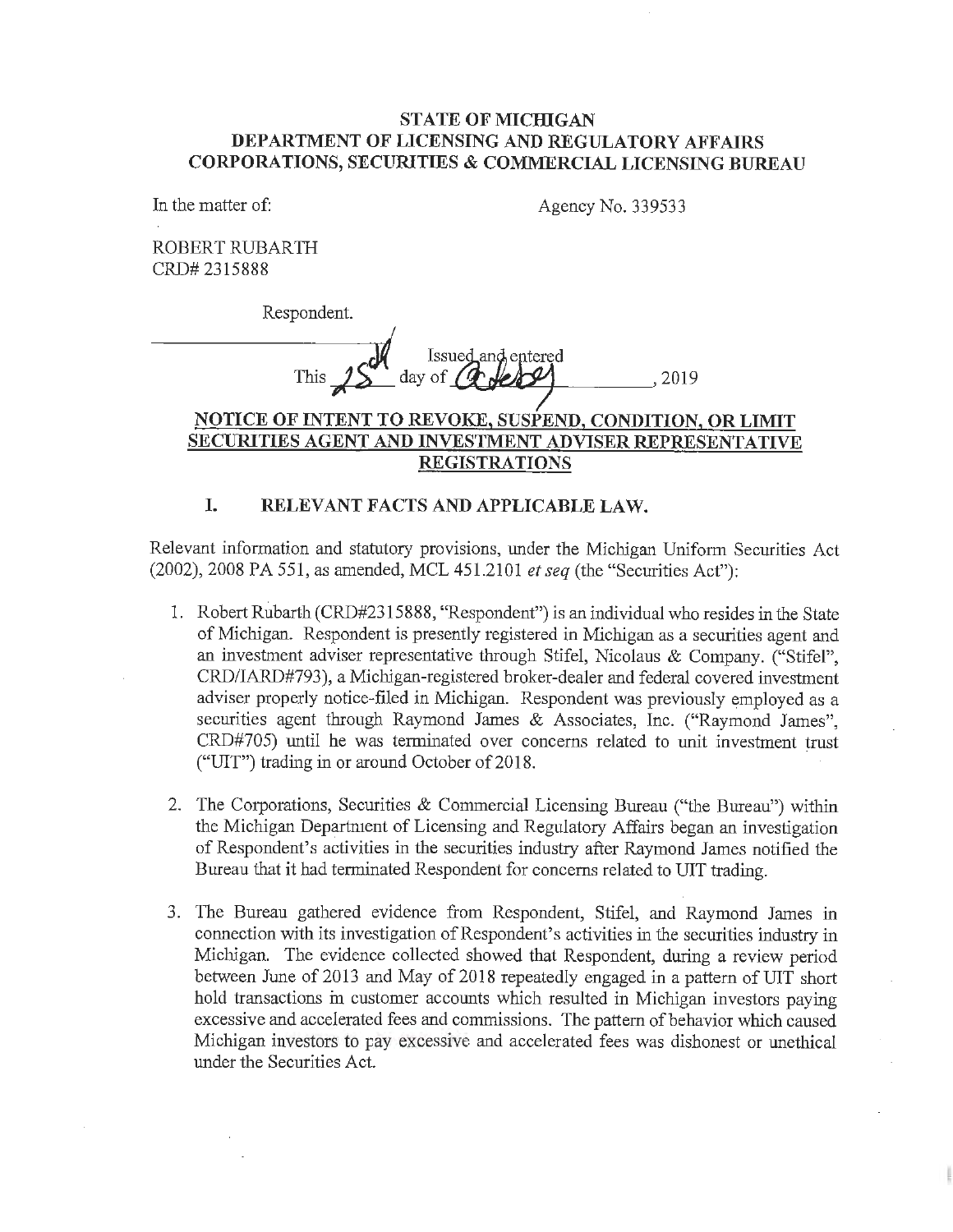- 4. UITs are federally registered investment companies that hold fixed, non-managed 4. UITs are federally registered investment companies that hold fixed, non-managed securities portfolios which terminate on a predetermined date. securities portfolios which terminate on a predetermined date.
- 5. UITs typically charge investors in three phases. First, an up-front sales charge is 5. UITs typically charge investors in three phases. First, an up-front sales charge is assessed to the investor at the point of purchase; second, often in the second or third assessed to the investor at the point of purchase; second, often in the second or third month after the offering period, a creation and development fee is charged; third, usually month after the offering period, a creation and development fee is charged; third, usually in months five, six, and seven of the UIT' s lifespan, a deferred sales charge is assessed in months five, six, and seven of the UIT's lifespan, a deferred sales charge is assessed each month. Thereafter, the product is typically held without further fees until its each month. Thereafter, the product is typically held without further fees until its maturity. Many UITs have maturities of 15 to 24 months, with some debt-based UITs terminating after several decades. At termination of a UIT, the securities held by the terminating after several decades. At termination of a UIT, the securities held by the UIT are liquidated and the proceeds are distributed to investors, or investors may receive UIT are liquidated and the proceeds are distributed to investors, or investors may receive their pro rata share of the securities in kind. If an investor rolls the proceeds of the terminated UIT into a new UIT with the same sponsor, the cost of the subsequent UIT terminated UIT into a new UIT with the same sponsor, the cost of the subsequent UIT purchase is often at a lower cost to the investor than if it was a new UIT purchase.
- 6. Given the front-loaded nature of UIT fees and expenses, if an investor liquidates the 6. Given the front-loaded nature of UIT fees and expenses, if an investor liquidates the UIT before maturity and uses the proceeds to purchase a new UIT, the investor loses the UIT before maturity and uses the proceeds to purchase a new UIT, the investor loses the time that it would hold the UIT without further fees. Doing this repeatedly causes an time that it would hold the UIT without further fees. Doing this repeatedly causes an investor to incur unnecessary fees at an accelerated rate, which is one reason that UITs are intended for buy-and-hold investors. are intended for buy-and-hold investors.
- 7. Broker-dealers and their agents receive more frequent, and therefore higher, fee and 7. Broker-dealers and their agents receive more frequent, and therefore higher, fee and commission payments at the expense of investors when they repeatedly recommend prematurity liquidations of UITs, then subsequently recommend reinvestment of the maturity liquidations of UITs, then subsequently recommend reinvestment of the proceeds in new UITS instead of allowing UITs to mature before reinvestment. These proceeds in new UITs instead of allowing UITs to mature before reinvestment. These practices have been referred to by the Securities and Exchange Commission ("SEC") as practices have been referred to by the Securities and Exchange Commission ("SEC") as "short-hold transactions"; by the Financial Industry Regulatory Authority ("FINRA") "short-hold transactions"; by the Financial Industry Regulatory Authority ("FINRA") as "early rollovers or exchanges"; and by Raymond James in its correspondence with as "early rollovers or exchanges"; and by Raymond James in its correspondence with Bureau staff as "short hold switches". Bureau staff as "short hold switches".
- 8. Analysis by Bureau staff demonstrates that Respondent executed 1,043 UIT sell 8. Analysis by Bureau staff demonstrates that Respondent executed 1,043 UIT sell transactions between June of 2013 and May of 2018. Of those,  $947 -$  approximately 91% of the sell transactions — were sold more than 100 days before UIT termination 91 % of the sell transactions - were sold more than 100 days before UIT termination dates. On average, Respondent sold UITS more than 345 days before UIT termination dates. On average, Respondent sold UITs more than 345 days before UIT termination dates. dates.
- 9. Bureau staff reviewed samples of several individual accounts as well. In one example<sup>1</sup>, Investors LR and JR, a married Michigan couple who are 76 and 72 years of age respectively, traded frequently in UITs during the review period identified in paragraphs respectively, traded frequently in UITs during the review period identified in paragraphs 1.3 and I.8. In LR's and JR's accounts, 46 of 48 sell trades were executed when the UIT I.3 and I.8. In LR's and JR's accounts, 46 of 48 sell trades were executed when the UIT was more than 100 days to termination, and on average, UIT positions were sold 376 days before UIT termination. The short-hold transactions in LR's and JR's accounts days before UIT termination. The short-hold transactions in LR's and JR's accounts

This is one of several examples reviewed by staff and is provided for illustrative purposes. 1 This is one of several examples reviewed by staff and is provided for illustrative purposes.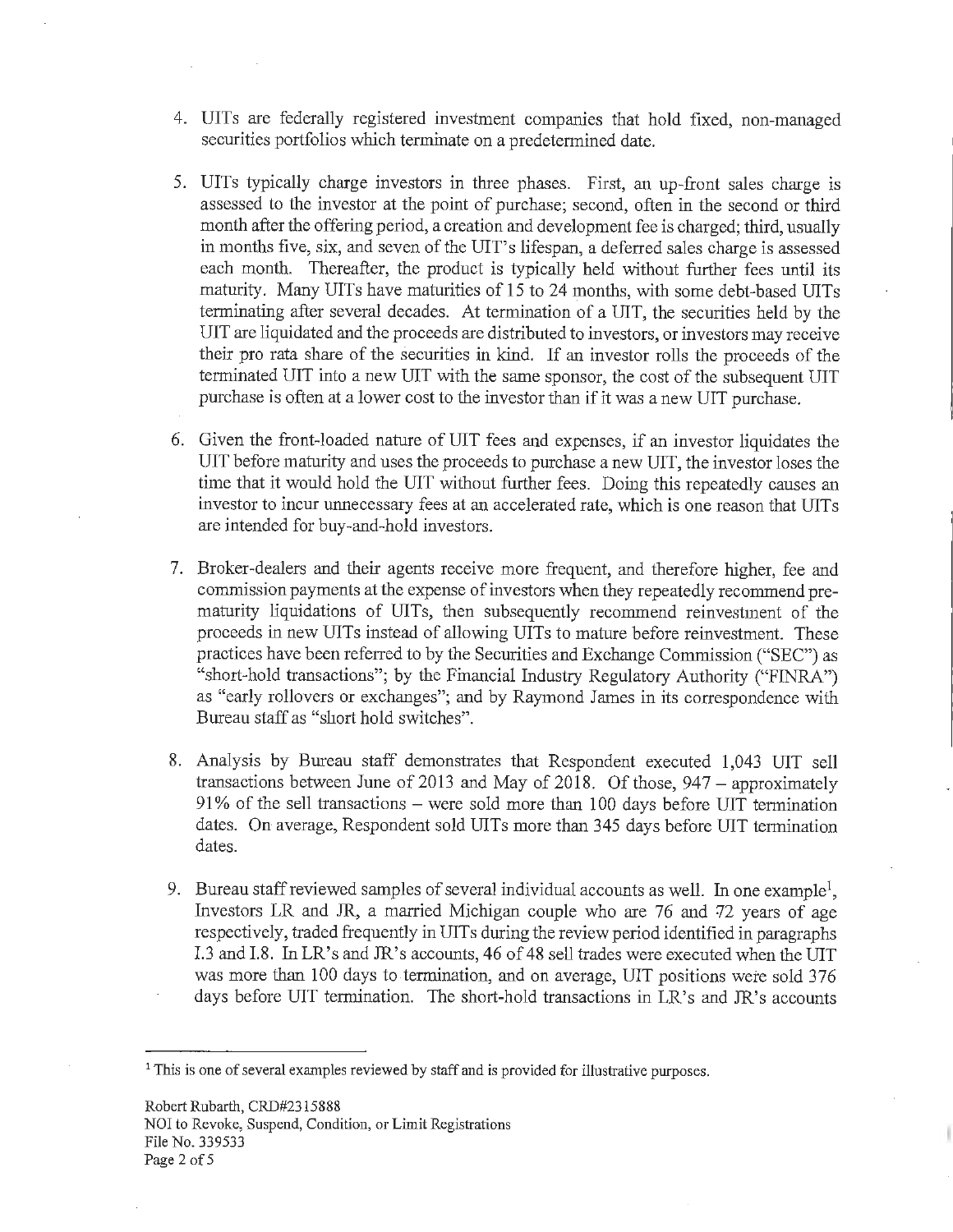caused excessive and accelerated fees to be charged to them, and earned by Raymond caused excessive and accelerated fees to be charged to them, and earned by Raymond James and Respondent. James and Respondent.

- 10. The Director of the Bureau ("Administrator") has reviewed information related to 10. The Director of the Bureau ("Administrator") has reviewed information related to Respondent's UIT trading while he was registered as a securities agent under the Respondent's UTT trading while he was registered as a securities agent under the Securities Act. The Administrator has determined that it is authorized, appropriate, and Securities Act. The Administrator has determined that it is authorized, appropriate, and in the public interest to revoke, suspend, condition, or limit Respondent's securities in the public interest to revoke, suspend, condition, or limit Respondent's securities agent and investment adviser representative registrations as a result of his conduct. agent and investment adviser representative registrations as a result of his conduct.
- 11. Section 412(2) of the Securities Act, MCL 451.2412(2), states in relevant part: 11. Section 412(2) of the Securities Act, MCL 451.2412(2), states in relevant part:

If the administrator finds that the order is in the public interest and subsection (4) If the administrator finds that the order is in the public interest and subsection ( 4) authorizes the action, an order under this act may revoke, suspend, condition, or authorizes the action, an order under this act may revoke, suspend, condition, or limit the registration of a registrant and if the registrant is a broker-dealer or limit the registration of a registrant and if the registrant is a broker-dealer or investment adviser, of a partner, officer, director, or a person having a similar status investment adviser, of a partner, officer, director, or a person having a similar status or performing similar functions, or a person directly or indirectly in control of the broker-dealer or investment adviser... broker-dealer or investment adviser .. .

12. Section 412(3) of the Securities Act, MCL 451.2412(3), states: 12. Section 412(3) of the Securities Act, MCL 451.2412(3), states:

If the administrator finds that the order is in the public interest and subsection  $(4)(a)$ to (f), (i) to (j), or (1) to (n) authorizes the action, an order under this act may censure, to (f), (i) to G), or (1) to (n) authorizes the action, an order under this act may censure, impose a bar, or impose a civil fine in an amount not to exceed a maximum of impose a bar, or impose a civil fine in an amount not to exceed a maximum of \$10,000.00 for a single violation or \$500,000.00 for more than 1 violation on a \$10,000.00 for a single violation or \$500,000.00 for more than 1 violation on a registrant and, if the registrant is a broker-dealer or investment adviser, on a partner, registrant and, if the registrant is a broker-dealer or investment adviser, on a partner, officer, or director, a person having a similar status or performing similar functions, officer, or director, a person having a similar status or performing similar functions, or a person directly or indirectly in control of the broker-dealer or investment adviser. adviser.

13. Section 412(4) of the Securities Act, MCL 451.2412(4) states in relevant part:

**(4) A person may be disciplined under subsections (1) to (3) if any of the following**  (4) A person may be disciplined under subsections (1) to (3) if any of the following **apply to the person:**  apply to the person:

**\* \*\***  \*\*\*

**(m) The person has engaged in dishonest or unethical practices in the securities,**  (m) The person has engaged in dishonest or unethical practices in the securities, **commodities, investment, franchise, banking, finance, or insurance business**  commodities, investment, franchise, banking, finance, or insurance business **within the previous 10 years...**  within the previous 10 years ...

**14. Section 412(7) of the Securities Act, MCL 451.2412(7), states:**  14. Section 412(7) of the Securities Act, MCL 451.2412(7), states:

**(7) Except under subsection (6), an order shall not be issued under this section unless**  (7) Except under subsection ( 6), an order shall not be issued under this section unless **all of the following have occurred:**  all of the following have occurred:

**(a) Appropriate notice has been given to the applicant or registrant.**  (a) Appropriate notice has been given to the applicant or registrant.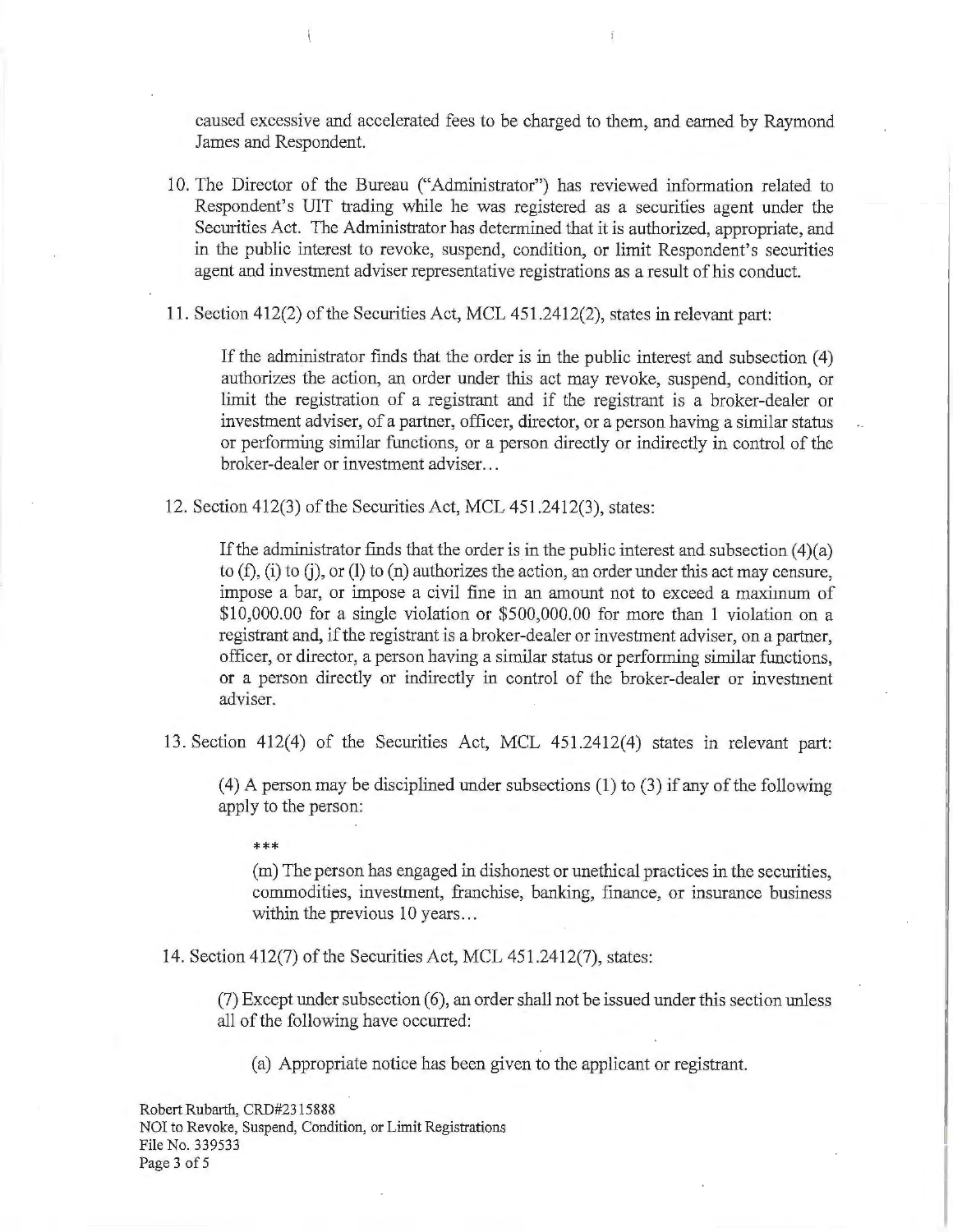- (b) Opportunity for hearing has been given to the applicant or registrant. (b) Opportunity for hearing has been given to the applicant or registrant.
- (c) Findings of fact and conclusions of law have been made on the record ( c) Findings of fact and conclusions of law have been made on the record pursuant to the administrative procedures act of 1969, 1969 PA 306, MCL pursuant to the administrative procedures act of 1969, 1969 PA 306, MCL 24.201 to 24.328. 24.201 to 24.328.
- 15. The Administrator may revoke, suspend, condition, or limit Respondent's securities 15. The Administrator may revoke, suspend, condition, or limit Respondent's securities agent and investment adviser representative registrations pursuant to section 412(2) of the Securities Act, MCL 451.2412(2), because it is in the public interest, and because Respondent engaged in dishonest or unethical practices in the securities industry within Respondent engaged in dishonest or unethical practices in the securities industry within the previous ten years, giving the Administrator cause to issue an order under sections the previous ten years, giving the Administrator cause to issue an order under sections 412(2) and 412(4)(m) of the Securities Act, MCL 451.2412(2) and MCL 412(2) and 412(4)(m) of the Securities Act, MCL 451.2412(2) and MCL 451.2412(4)(m). 451.2412(4)(m).
- 16. The Administrator may censure, impose a bar, or impose a civil fine against Respondent 16. The Administrator may censure, impose a bar, or impose a civil fine against Respondent pursuant to section 412(3) of the Securities Act, MCL 451.2412(3), because it is in the pursuant to section 412(3) of the Securities Act, MCL 451.2412(3), because it is in the public interest, and because Respondent engaged in dishonest or unethical practices in public interest, and because Respondent engaged in dishonest or unethical practices in the securities industry within the previous ten years, giving the Administrator cause to issue an order under sections  $412(3)$  and  $412(4)(m)$  of the Securities Act, MCL 451.2412(3) and MCL 451.2412(4)(m). 451.2412(3) and MCL 451.2412(4)(m).

## H. ORDER. **II. ORDER.**

The Administrator finds that this ORDER is authorized, appropriate, and in the public interest The Administrator finds that this ORDER is authorized, appropriate, and in the public interest based on the above-cited facts and law. based on the above-cited facts and law.

IT IS ORDERED as follows: IT IS ORDERED as follows:

1. The Administrator intends TO REVOKE, SUSPEND, CONDITION, OR LIMIT THE 1. The Administrator intends TO REVOKE, SUSPEND, CONDITION, OR LIMIT THE SECURITIES AGENT AND INVESTMENT ADVISER REPRESENTATIVE SECURITIES AGENT AND INVESTMENT ADVISER REPRESENTATIVE REGISTRATIONS OF ROBERT RUBARTH under section 412(2) of the Securities Act, REGISTRATIONS OF ROBERT RUBARTH under section 412(2) of the Securities Act, MCL 451.2412(2), because he engaged in dishonest or unethical practices in the securities MCL 451.2412(2), because he engaged in dishonest or unethical practices in the securities industry within the previous ten years, which supports the revocation, suspension, industry within the previous ten years, which supports the revocation, suspension, conditioning, or limitation of his securities agent and investment adviser representative conditioning, or limitation of his securities agent and investment adviser representative registrations under the above-cited provisions of the Michigan Uniform Securities Act (2002), registrations under the above-cited provisions of the Michigan Uniform Securities Act (2002), 2008 PA 551, MCL 451.2101 et seq. 2008 PA 551, MCL 451.2101 *et seq.* 

2. In her final order, the Administrator intends to impose a civil fine of \$25,000.00 against 2. In her final order, the Administrator intends to impose a civil fine of \$25,000.00 against Respondent under section 412(3) of the Securities Act, MCL 451.2412(3). Respondent under section 412(3) of the Securities Act, MCL 451.2412(3).

3. In accordance with sections 412(2) and 412(7) of the Securities Act, MCL 451.2412(2) and 3. In accordance with sections 412(2) and 412(7) of the Securities Act, MCL 451.2412(2) and MCL 451.2412(7): This is NOTICE that the Administrator intends to commence MCL 451.2412(7): This is NOTICE that the Administrator intends to commence administrative proceedings to revoke, suspend, condition, or limit Respondent's securities administrative proceedings to revoke, suspend, condition, or limit Respondent's securities agent and investment adviser representative registrations, and that Respondent has thirty (30) agent and investment adviser representative registrations, and that Respondent has thirty (30) days after the date that this Order is served on Respondent to respond in writing to the enclosed days after the date that this Order is served on Respondent to respond in writing to the enclosed Notice of Opportunity to Show Compliance. If the Administrator timely receives a written Notice of Opportunity to Show Compliance. If the Administrator timely receives a written